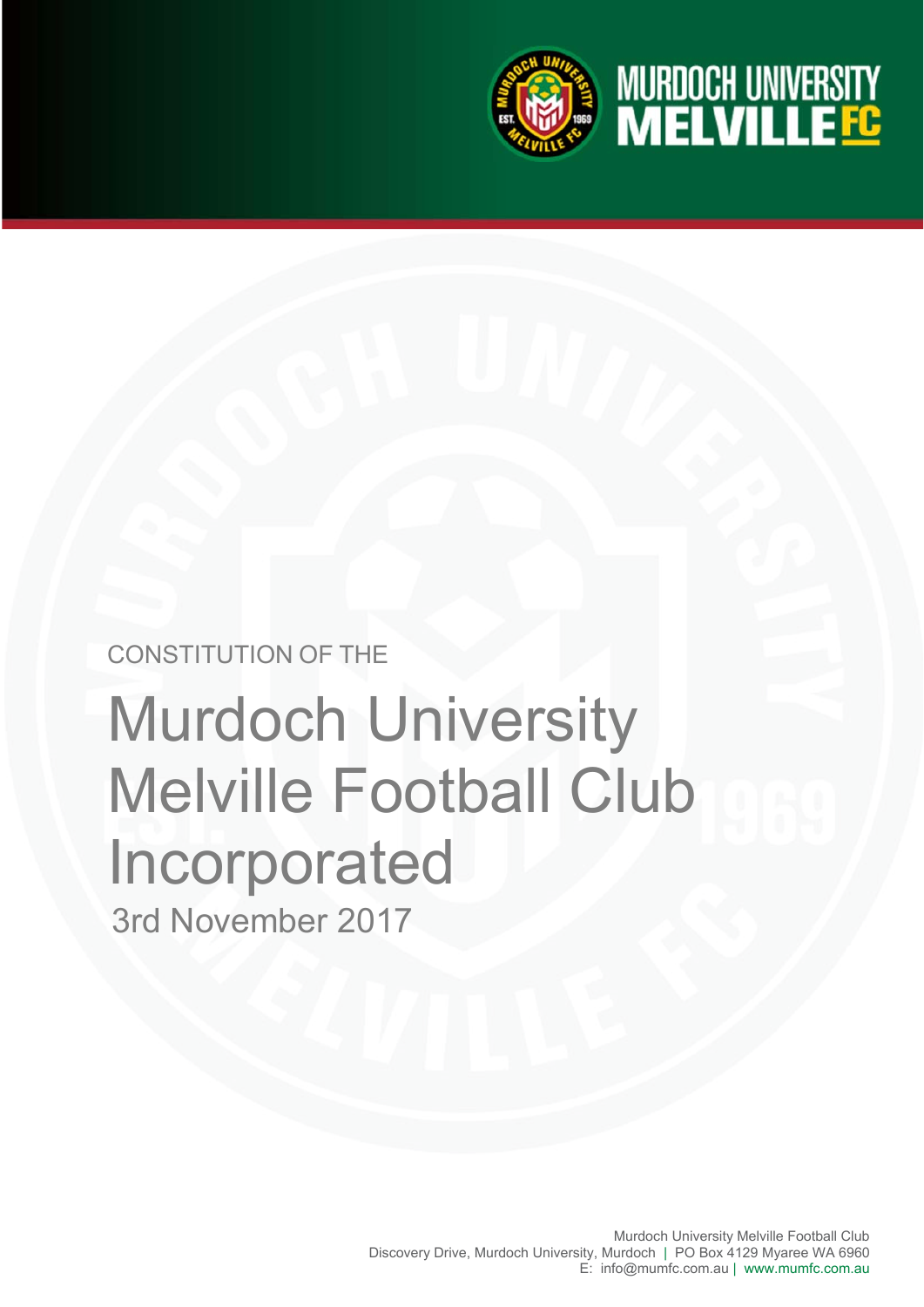# **1.0 NAME**

The name of the Association is **MURDOCH UNIVERSITY MELVILLE FOOTBALL CLUB INCORPORATED.**

Hereinafter referred to as the "Club".

## **2.0 DEFINITIONS**

In these rules, unless the contrary intention appears:

- A. "Annual General Meeting" is the meeting convened under item 13.1.
- B. "Committee Meeting" means a meeting referred to in item 10.0.
- C. "Committee Member" means person referred to in item 9.0.
- D. "Convene" means to call together for a formal meeting.
- E. "General Meeting" means a meeting to which all members are invited.
- F. "Member" means member of the Club.
- G. "Ordinary resolution" means resolution other than a special resolution.
- H. "Poll" means voting conducted in written form (as opposed to a show of hands).
- I. "Special General Meeting" means a general meeting other than the annual general meeting.
- J. "Special Resolution" has the meaning given by Part 3 Division 2 of the Act, that is:

A resolution is a special resolution if it is passed by a majority of not less than three-fourths of the members of the Club who are entitled under the rules of the Club to vote and vote in person or, where proxies or postal votes are allowed by the rules of the Club by proxy or postal vote, at a general meeting of which notice specifying the intention to propose the resolution as a special resolution was given in accordance with those rules.

At a meeting at which a special resolution is submitted, a declaration by the person presiding that the resolution has been passed as a special resolution shall be evidence of the fact unless, during the meeting at which the resolution is submitted, a poll is demanded in accordance with the rules of the Club or, if the rules do not make provision as to the manner in which a poll may be demanded, by at least 3 members of the Club present in person or, where proxies are allowed, by proxy.

If a poll is held, a declaration by the person presiding as to the result of a poll is evidence of the matter so declared.

K. "the Chairperson" means the person presiding at the Committee meeting or general meeting in accordance with item 10.3.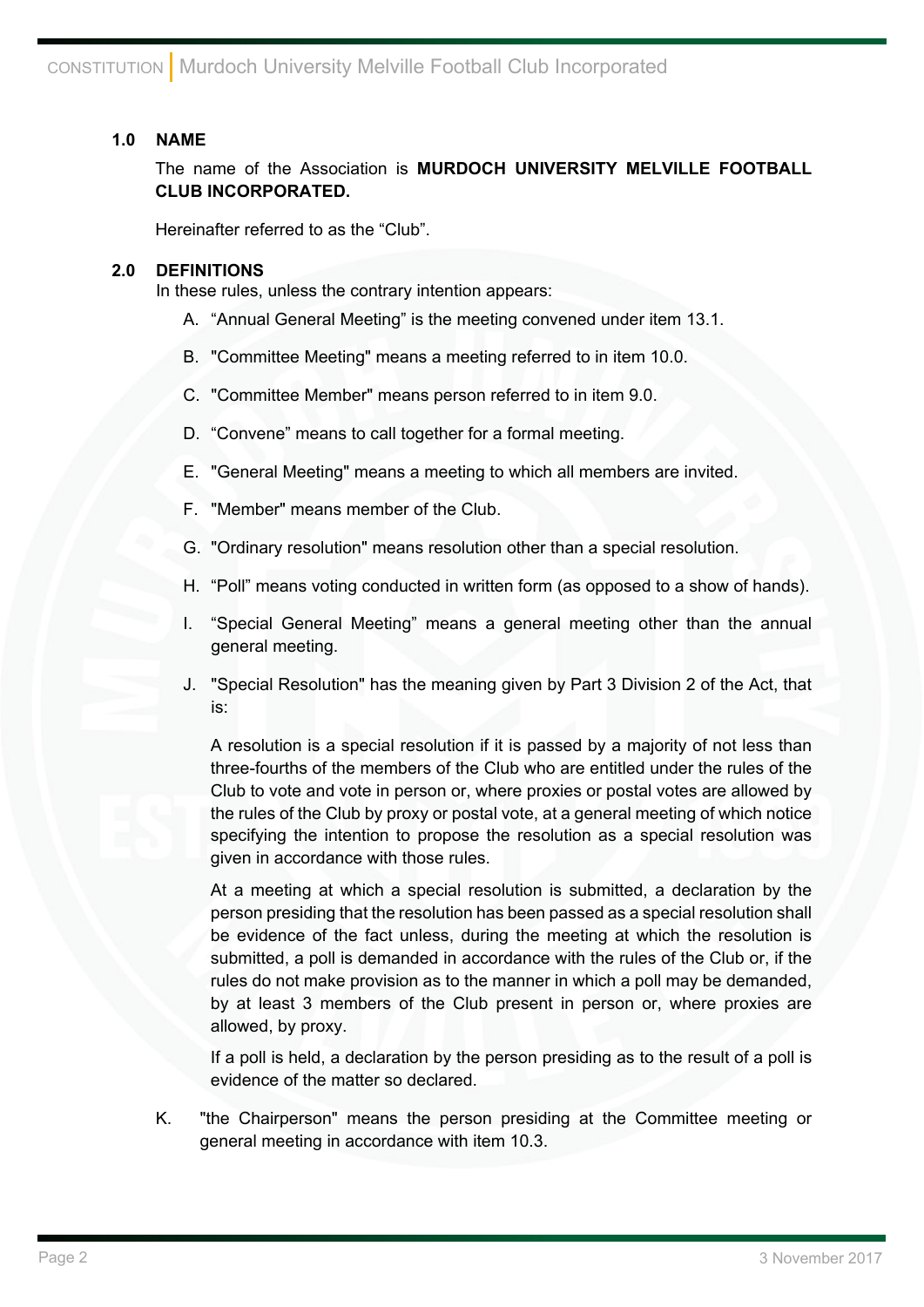- L. "Subscription" means those fees payable by members in order to retain membership of the Club as deemed by the Management Committee as referred to in item 7.0.
- M. "the Executive Committee" means the senior members of the Committee of Management of the Club referred to in item 9.2.
- N. "the Management Committee" means the broader Committee of Management of the Club referred to in item 9.0.
- O. "Department" means the government department with responsibility for administering the Associations Incorporation Act (2015).
- P. "the Act" means the Associations Incorporation Act 2015.
- Q. "the Commissioner" means the Commissioner for Consumer Protection exercising powers under the Act.

# **3.0 OBJECTS OF THE CLUB**

The objects of the Club are:

- 3.1 To promote and encourage the playing of world football, also known in Australia as soccer.
- 3.2 With considered grading, training and development, offer a fair opportunity for playing members at all ability levels to participate in a sport they enjoy.
- 3.3 To continuously improve the development and retention of our best playing members, such that there will be a greater proportion of age groups with teams at, or close to premiership levels.
- 3.4 To attract, develop and retain talented individuals to support the playing aims of the Club, including coaches, managers, age coordinators, and Vice-Presidents of playing divisions.
- 3.5 To provide club-funded age-appropriate professional coaching to supplement voluntary coaches to enhance playing member skills across the board. This includes Rooball, Junior and adult competition levels.
- 3.6 To encourage coaches to adopt a playing style at all levels of the Club which is in line with the curriculum of National and State football governing bodies and based upon a pro-active, possession based play.
- 3.7 To appropriately represent the interests of all playing divisions of the club with resources, development, representation, and funding duly allocated in a balanced way. This includes Rooball, Junior and adult competition levels.
- 3.8 To provide the facilities and infrastructure which allow for continued participation in football.
- 3.9 To strive for continuous improvement in all aspects of the Club's operation, including administration, competition, and management.
- 3.10 To increase community based participation in football and the Club.
- 3.11 To promote good fellowship, sporting behaviour and citizenship among players of football and their families, according to the Club's published code of conduct.
- 3.12 To maintain and conduct a football club for the purpose of fielding football teams in any competition conducted in Western Australia or elsewhere.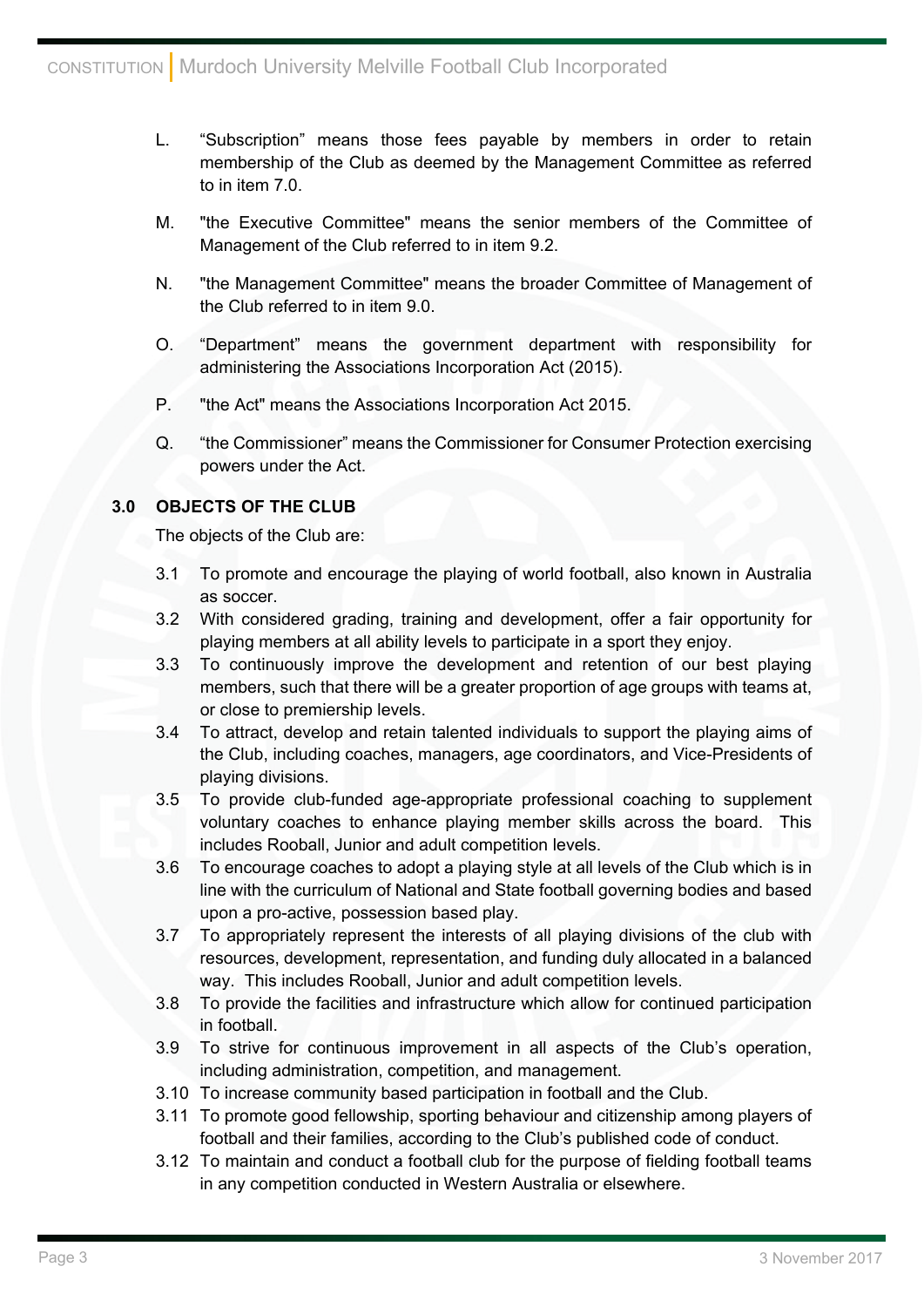3.13 To provide amenities for members of the Club and their guests and to afford to members and their guests all usual privileges, advantages, conveniences and accommodation of a football and recreational club.

# **4.0 PROPERTY AND INCOME OF THE CLUB**

The Club must apply all property and income of the Club solely towards the promotion of the objects of the Club and no part of that property or income may be paid or otherwise distributed, directly or indirectly, to any members of the Club, except in good faith in the promotion of those objects.

# **5.0 POWERS OF THE CLUB**

The powers conferred on the Club are the same as those conferred by section 13 of the Act. Subject to the Act and any additions, exclusions or modifications below, the Club may do all things necessary or convenient to attain its objects and purposes. Those powers not specifically covered by 11.0 POWERS OF THE MANAGEMENT COMMITTEE, will require a special resolution to effect. Specific powers of the club include:

- 5.1 Open and operate bank accounts.
- 5.2 Invest its money in low risk securities or in other conservative investments in which trust monies may be invested.
- 5.3 Borrow money upon such terms and conditions as the Club thinks fit where the amount borrowed, without approval from a Special General Meeting of members, is not greater than 20% of its revenue.
- 5.4 Acquire, hold, deal with, and dispose of any real or personal property.
- 5.5 Give security for the discharge of liabilities incurred by the Club as the Club thinks fit.
- 5.6 Appoint agents and employees to transact any business of the Club on its behalf for reward or otherwise.
- 5.7 Build construct erect maintain alter and repair any premises building or other structure of any kind and to furnish equip and improve the same for use by the Club.
- 5.8 Print and publish any information by any media including newsletters, newspapers, articles, leaflets or electronic media for promotion of the Club.
- 5.9 Provide gifts and prizes in accordance with the objects of the Club.
- 5.10 Organise social events for Members and the promotion of the Club.
- 5.11 To enter into any other contract the Club considers necessary or desirable.
- 5.12 Conduct appeals for the donation of funds to the Club and to accept donations of any real or personal property and generally to raise funds by public sponsorship and by any other means as may from time to time be determined by the Club.
- 5.13 Retain and pay auditors, accountants, solicitors, marketing consultants and other professional advisers.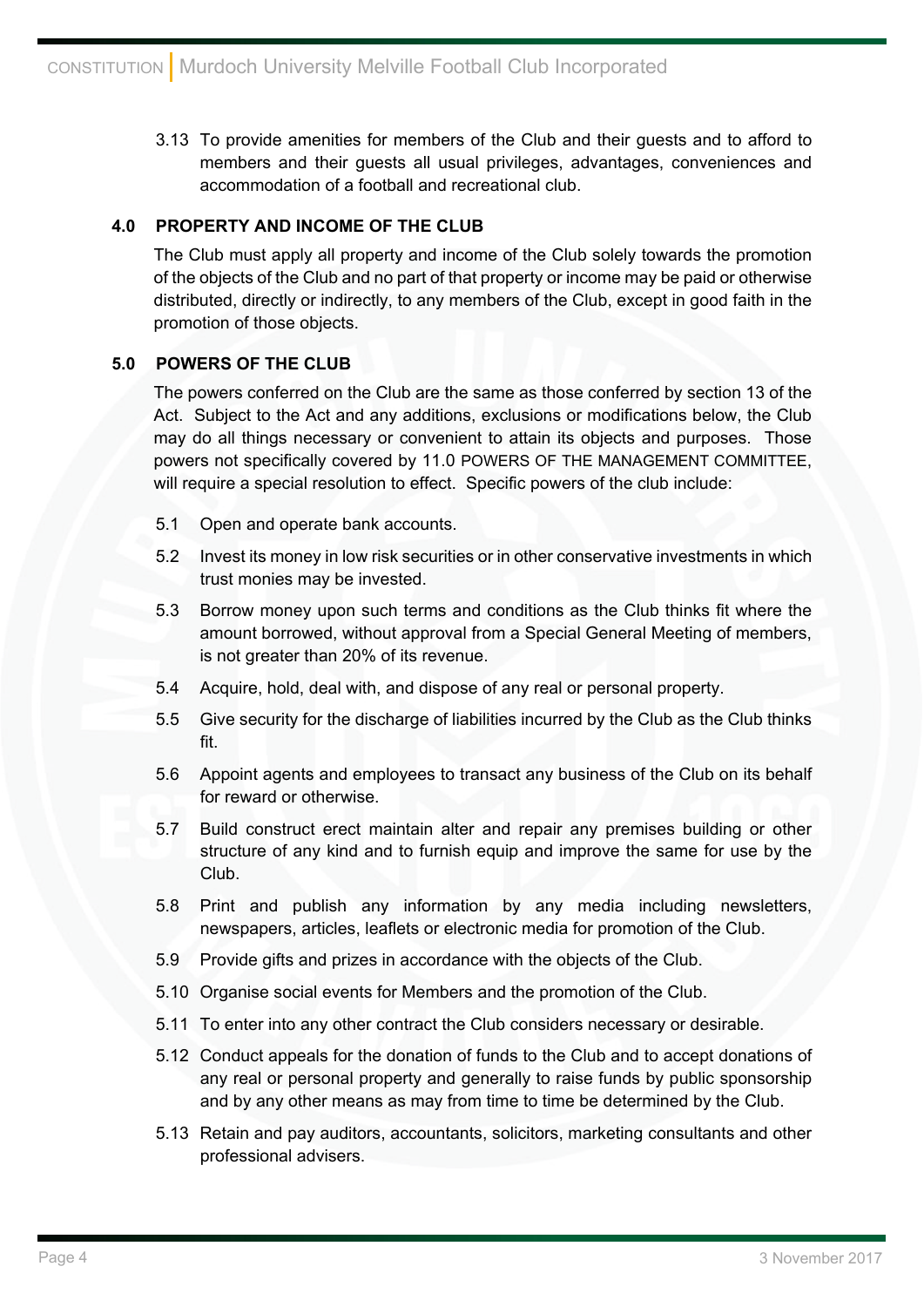- 5.14 Make by-laws and regulations for the conduct of the club. The committee may, from time to time, amend, repeal or add to such by-laws. A copy of a by-law or by-laws dated and signed by the Secretary of the Club and with the common seal of the club affixed to it shall be conclusive evidence of the by-laws in effect.
- 5.15 Effect and maintain insurance as is necessary for the proper protection of the Club, the members and any member of the Management Committee.

# **6.0 MEMBERSHIP**

- 6.1 Membership shall be open to any person who wishes to further the interests of the Club.
- 6.2 Any person seeking membership shall make an application to the Management Committee via the club's designated application process. A list of names of applicants shall be made available on the club's notice board with proper notice for ordinary members of the club to review. The notice shall be for a period of not less than seven days before approval, provided also that an interval of not less than two weeks elapses between nomination and approval. Subsequently, the Registrar along with Vice-President of the appropriate playing division shall determine whether the application is successful or not.
- 6.3 An unsuccessful applicant has the right to appeal to the Management Committee to review the application.
- 6.4 Each person admitted to membership shall be:
	- 6.4.1 Bound by the Constitution of the club.
	- 6.4.2 Liable for such fees and subscriptions as may be fixed by the club.
	- 6.4.3 Entitled to the relevant advantages and privileges of membership as detailed in the Membership Categories listed in item 6.6.
	- 6.4.4 Provided with a copy of this Constitution either by email on request or by access on the Club's web site.
- 6.5 Membership is for a period of a full calendar year, notwithstanding the date that membership Subscriptions are paid, or when during the year that the member joins.
- 6.6 Membership Categories:
	- 6.6.1 ORDINARY MEMBER

Any person who is 18 years or older over who participates in the sporting activities of the Club and is a financial member of the Club. An Ordinary Member is entitled to hold any office, enjoy the privileges of the association with the Club and is eligible to vote at meetings.

## 6.6.2 SOCIAL MEMBER

Any person who is 18 years or older who is interested in promoting the Club, but who does not wish to participate in the playing activities of the club, may become a Social Member. A Social Member is entitled to hold any office, enjoy the privileges of the association with the Club and is eligible to vote at meetings.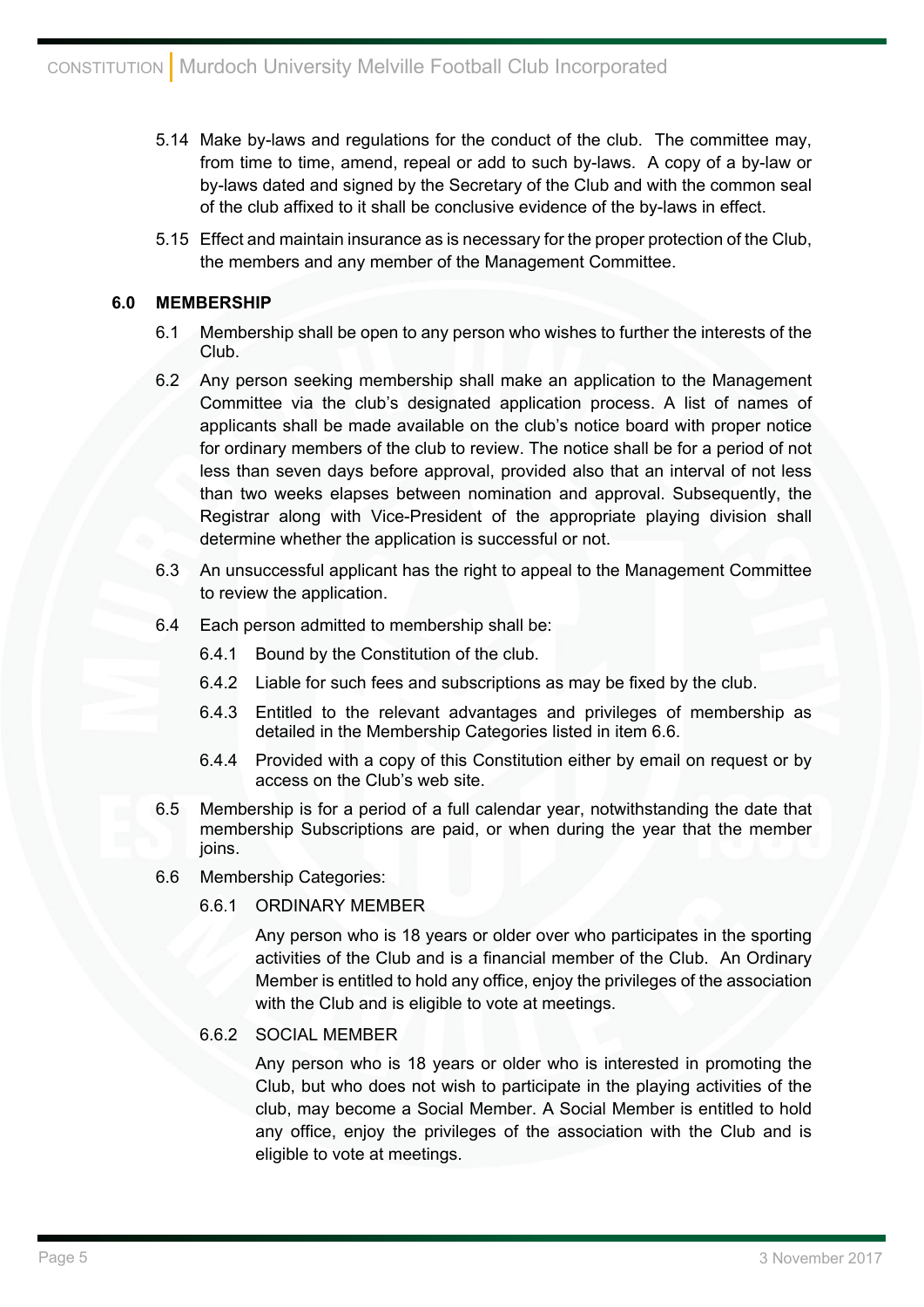## 6.6.3 JUNIOR MEMBER

Any person under the age of 18 years may become a Junior Member. Junior Members shall have no voting rights at meetings nor be entitled to hold any office. However, one parent/guardian of that child will be entitled to an ordinary membership on the child's behalf.

## 6.6.4 LIFE MEMBER

The Management Committee may elect any member who has given outstanding service to the Club as a Life Member, according to the criteria agreed by the committee at the time. Any member may nominate a person to the Management Committee for consideration for Life Membership. A Life Member is entitled to hold any office, enjoy the privileges of the association with the Club and is eligible to vote. A Life Member is not subject to fees or subscriptions.

# 6.6.5 TEMPORARY MEMBER

A person who is on any day visiting the Club as a member or an official of another club – that is to engage in a pre-arranged event with the Club conducted for the purposes of one of the Club's principal objects; or for a pre-arranged function at the Club involving the use of the Club's sporting facilities, may be taken to be a person who is accorded temporary ordinary membership solely for the day of the visit. A Temporary Member cannot hold a position of office with the Club.

- 6.7 The Management Committee shall appoint a member in the role of Registrar who will maintain an up to date register of members of the Club, including their postal address, residential or email addresses. This list must be kept at the Registrar's place of residence or at any other place as the members of the Executive Management Committee deem appropriate.
- 6.8 A member who has given reasonable notice can inspect the minutes, financial records, records and documents of the Club without charge.

## **7.0 MEMBERSHIP FEES**

- 7.1 Member Subscription will be determined by the Management Committee prior to the commencement of the new playing season, and are required to be paid by members on or before the due date.
- 7.2 Subscription may vary according the category of the membership, including the level of the competition they are in.
- 7.3 Subscriptions may vary according to the age of the member.
- 7.4 Levies may be imposed as determined by the Management Committee and are required to be paid on the due date.

## **8.0 TERMINATION OF MEMBERSHIP**

- 8.1 Any person's membership may be terminated by the following events:
	- 8.1.1 Resignation in writing to the Club Registrar or Executive Management **Committee**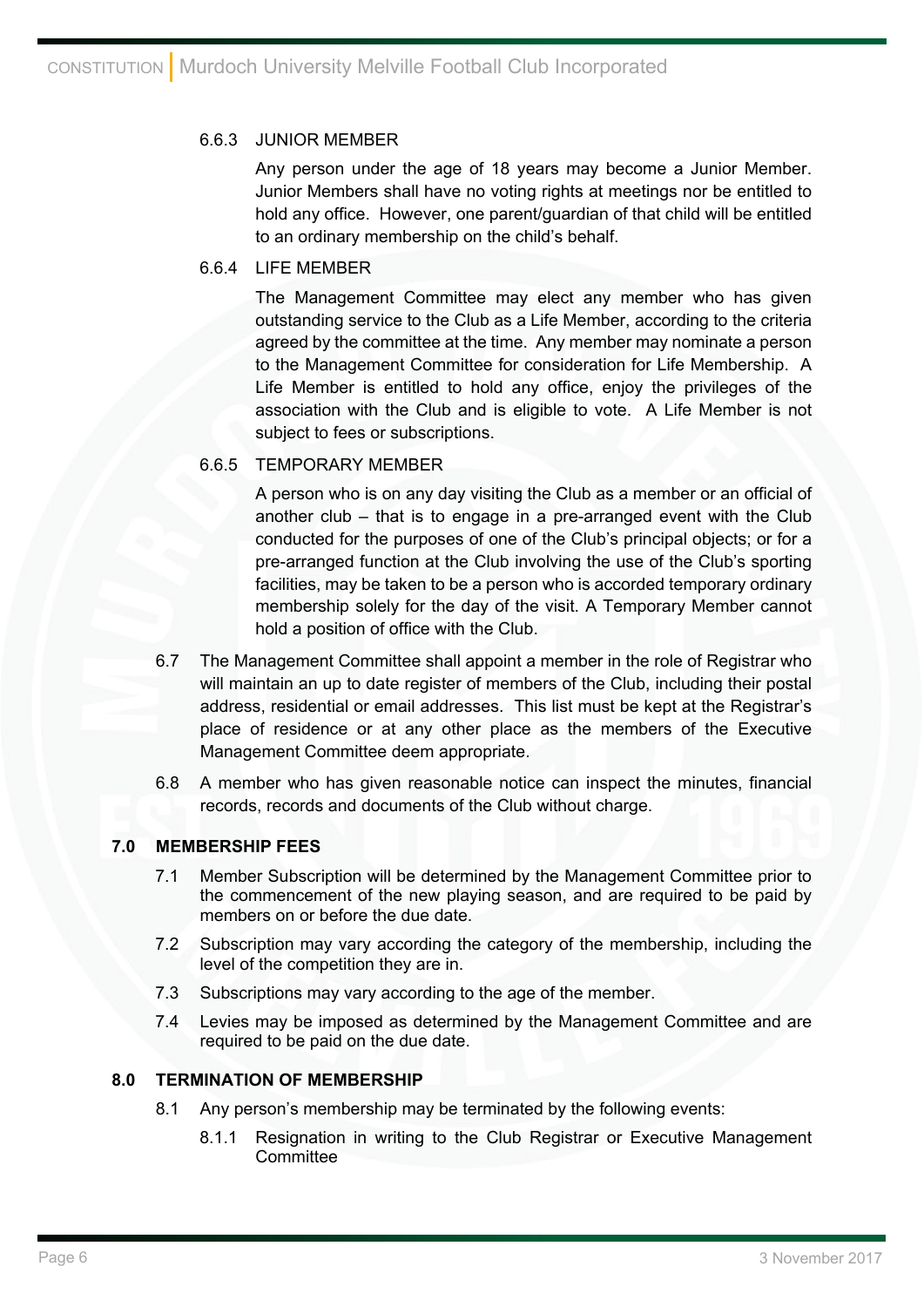- 8.1.2 A Member's annual membership fee remains unpaid 3 months or more after becoming due
- 8.1.3 A member dies.
- 8.2 The Management Committee (after having undertaken due inquiry) shall have the power to suspend or expel any member of the Club for:
	- 8.2.1 False or inaccurate statements made in the member's application for membership of the club
	- 8.2.2 Any act considered by the Management Committee to be detrimental to the club.
		- 8.2.2.1 A detrimental act from either parent of a junior member may be considered to reflect on the membership of that junior member, and by implication the ordinary membership of either or both parents.
- 8.3 A member so suspended or expelled has the right to appeal to the membership at a General Meeting.

## **9.0 MANAGEMENT COMMITTEE**

- 9.1 Management of the Club shall be vested in the Management Committee elected by the members at the Annual General Meeting or appointed under item 9.16, and is headed by the role of President.
- 9.2 The Management Committee will entail an Executive Committee consisting of the President and the following key roles:
	- 9.2.1 Senior Vice President
	- 9.2.2 Secretary
	- 9.2.3 Treasurer
	- 9.2.4 Administration Manager
	- 9.2.5 Registrar
	- 9.2.6 Vice President Women
	- 9.2.7 Vice President Girls
	- 9.2.8 Vice President Juniors (10-12)
	- 9.2.9 Vice President Youth (13-18)
	- 9.2.10 Vice President Academy Program
	- 9.2.11 Vice President Men's State League
	- 9.2.12 Vice President Men's Social, Amateur and Masters
	- 9.2.13 Vice President Rooball
	- 9.2.14 Fixtures Coordinator
- 9.3 A person may be an Executive Committee member if the person is an individual who has reached 18 years of age and is also an ordinary member.
- 9.4 A person cannot accept an appointment or act as a member of the Executive Committee if:
	- 9.4.1 a person who is, according to the Interpretation Act 1984 section 13D, a bankrupt or person whose affairs are under insolvency laws;
	- 9.4.2 a person who has been convicted, within or outside the State, of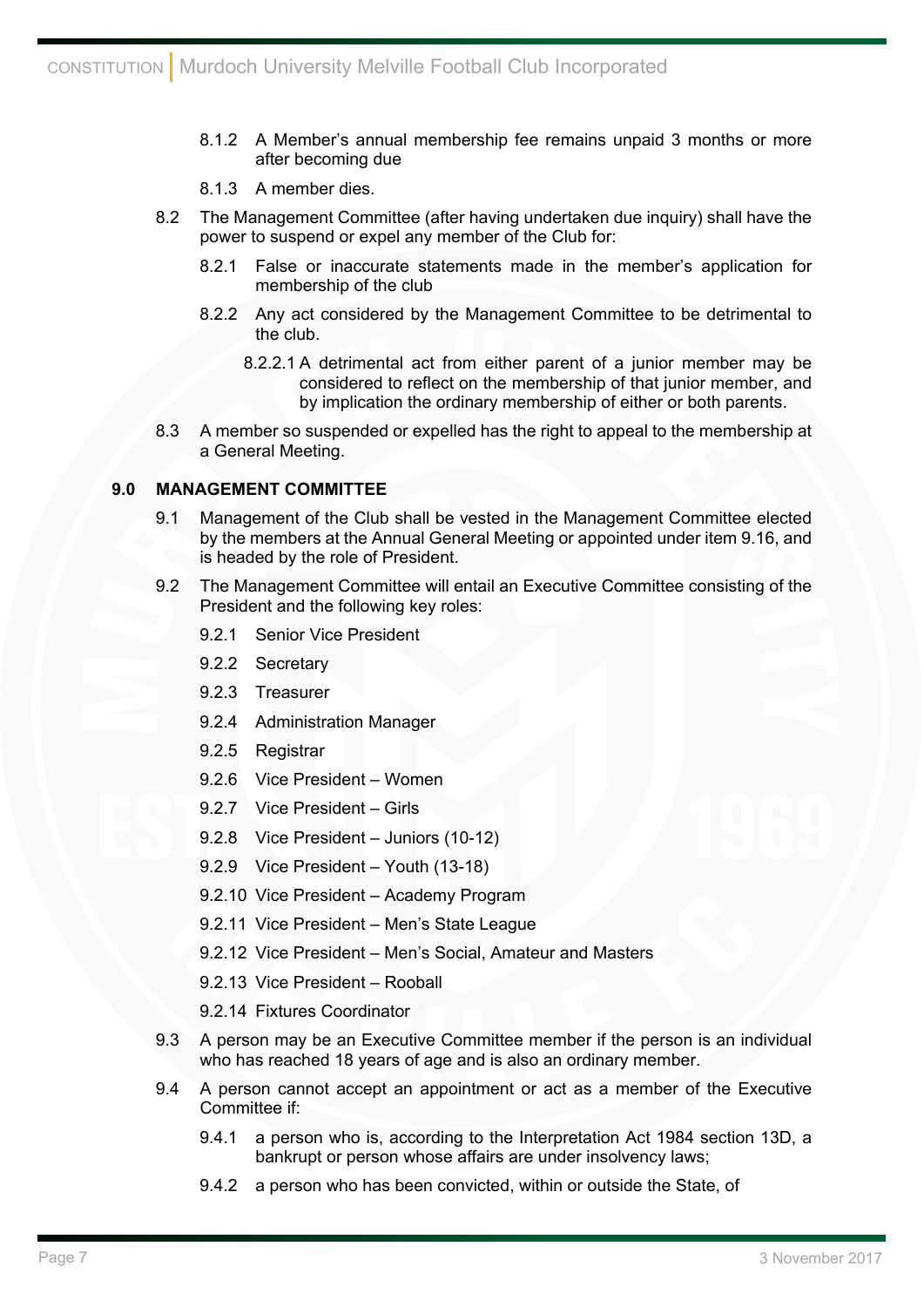- 9.4.2.1 an indictable offence in relation to the promotion, formation or management of a body corporate; or
- 9.4.2.2 an offence involving fraud or dishonesty punishable by imprisonment for a period of not less than three months; or
- 9.4.2.3 an offence under Part 4 Division 3 or section 127 of the Act
- 9.4.3 This limitation applies only to a person who has been convicted of the above offences only for a period of 5 years from the time of the person's conviction, or if the conviction results in a term of imprisonment, from the time of the person's release from custody.
- 9.5 The Executive Committee will determine changes to the number of Vice President roles in order to achieve a more balanced representation across the playing membership as this changes from time to time.
- 9.6 Each of these Executive Committee roles will receive immediate direction from the President. With the exception of the Senior Vice President, no person shall hold more than one position on the Executive Committee at any one time. The Senior Vice President may not also occupy the role of Secretary or Treasurer.
- 9.7 In the organisation structure, at levels below these roles referenced in 9.2, will be other Committee Members in subordinate roles.
- 9.8 Each Executive Committee role is defined with formal job role overviews that are referenced in Attachment 1 of this constitution. Some key subordinate Management Committee Roles are also defined in Attachment 1.
- 9.9 Executive Committee roles and Committee Members in subordinate roles will act in their roles operating under defined authority from the immediate more senior Committee Member, ratified by the Club President if required.
- 9.10 Members should allow themselves to be nominated or to accept roles on the Management Committee when these individuals:
	- 9.10.1 Are able to commit to performing their role for a full year term until the following Annual General Meeting, which implies a commitment to renew their membership in the new calendar year for the coming season.
	- 9.10.2 Are unselfishly aligned with the objects of the club and do work in good faith in the best interests of the Club.
	- 9.10.3 Exercise their duties with a degree of care and diligence that a reasonable person would exercise in fulfilling such a role.
	- 9.10.4 Undertake to work effectively and to the best of their ability in their voluntary capacity to complete assigned tasks or according to defined role descriptions.
	- 9.10.5 Keep their immediate more senior Committee Member informed of issues in completion of work, and areas for improvement (things that can be done to the systems of work to enable them and the Club to achieve better outcomes).
	- 9.10.6 Communicate with their immediate more senior Committee Member and seek assistance if required.
	- 9.10.7 Are to be accountable to ensure that they understand their accountabilities and use their capability to execute their work in accordance with the accountabilities of their role.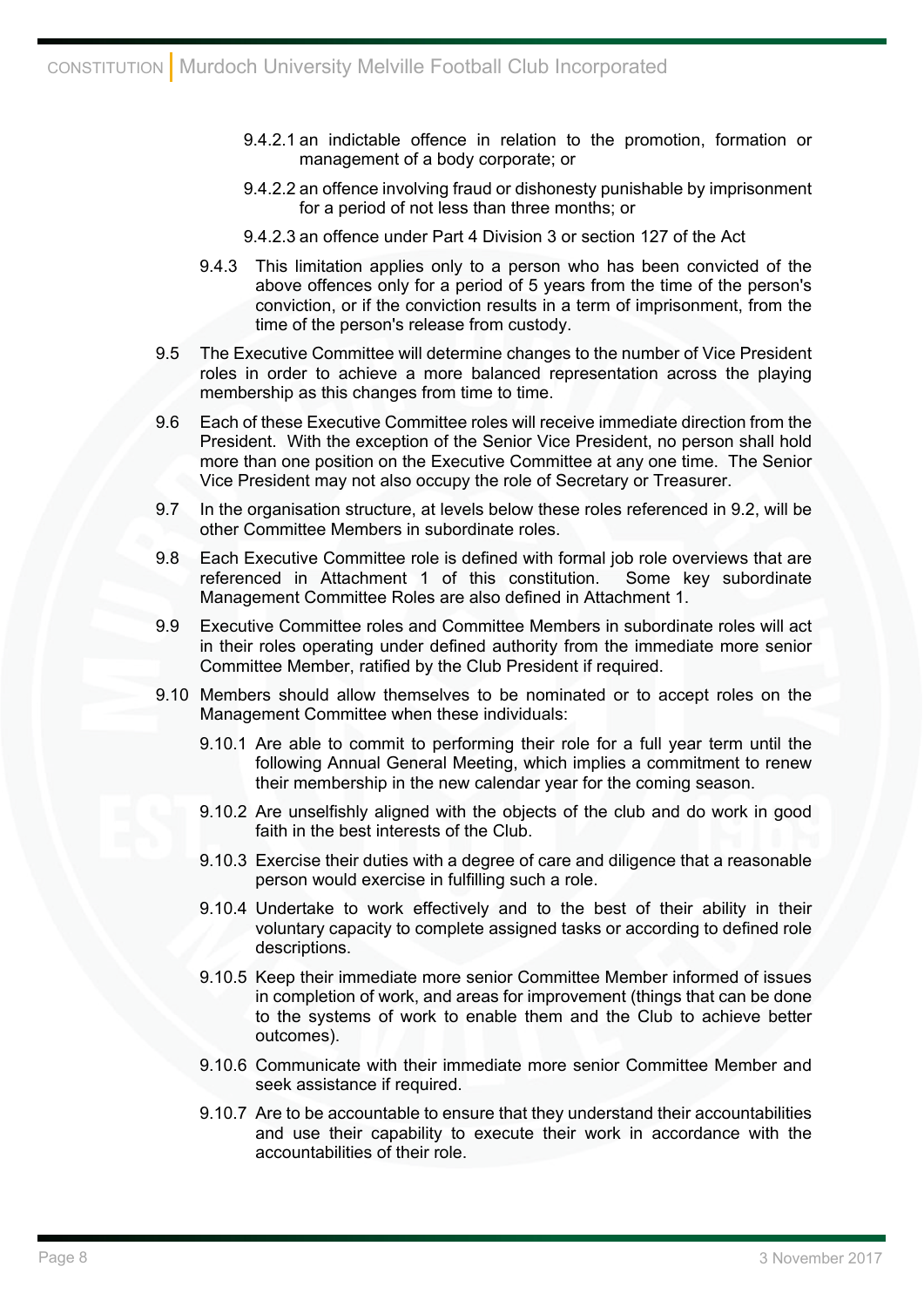- 9.10.8 Must not improperly use their position to gain an advantage for the officer or another person; or cause detriment to the Club.
- 9.11 An Executive Committee member who obtains information must not improperly use the information to gain an advantage for the person or another person; or cause detriment to the Club.
- 9.12 The Secretary is accountable to ensure that each newly elected or appointed Committee Member is given a copy of the current constitution.
- 9.13 A person shall cease to be a member of the Executive Committee following absence from three or more meetings of the Executive Committee within the calendar year without formal apologies being presented to the secretary prior to the meeting.
- 9.14 A person shall cease to be a member of the Management Committee for any of the following:
	- 9.14.1 At the start of the Annual General Meeting, which follows his/her election and he/she will be eligible for re-election.
	- 9.14.2 Found not to be a financial member of the Club.
	- 9.14.3 Resigns from that position.
	- 9.14.4 Is removed by a vote of the Management Committee where there is a 75% majority. Should a member be removed this way, they have the right to appeal this decision in a General Meeting.
- 9.15 Where a person ceases to be a member of the Club's committee, as soon as practicable after their membership ceases, they are to deliver to a member of the Management Committee all of the relevant documents and records they hold pertaining to the management of the Club's affairs.
- 9.16 Should a vacancy occur on the Management Committee, the Management Committee may appoint a successor to hold office until the next Annual General Meeting.

#### **10.0 COMMITTEE MEETINGS**

- 10.1 The Executive Committee of the Management Committee must meet together for the dispatch of business not less than ten (10) times in each year, on a monthly basis. The President, or at least half the members of the Executive Committee, may at any time convene a meeting of the Executive Committee.
- 10.2 A quorum of the Executive Committee shall be five Executive Committee members present at the meeting.
- 10.3 The President, or if the President is not present, the Senior Vice President, shall preside over the meeting as Chairman. If the President or Senior Vice President is unable to attend a meeting of the Executive Committee, then a chairperson nominated by the members present at the meeting shall chair that meeting.
- 10.4 The Secretary shall give at least seven (7) days' notice of the date of the Executive Committee Meeting to Executive Committee members.
- 10.5 As required under section 42 of the Act, a Management Committee member having any direct or indirect financial interest in a contract, or proposed contract, made by, or in the contemplation of, the Management Committee (except if that interest applies only to the normal benefits a member should attain for which the Club is established), must: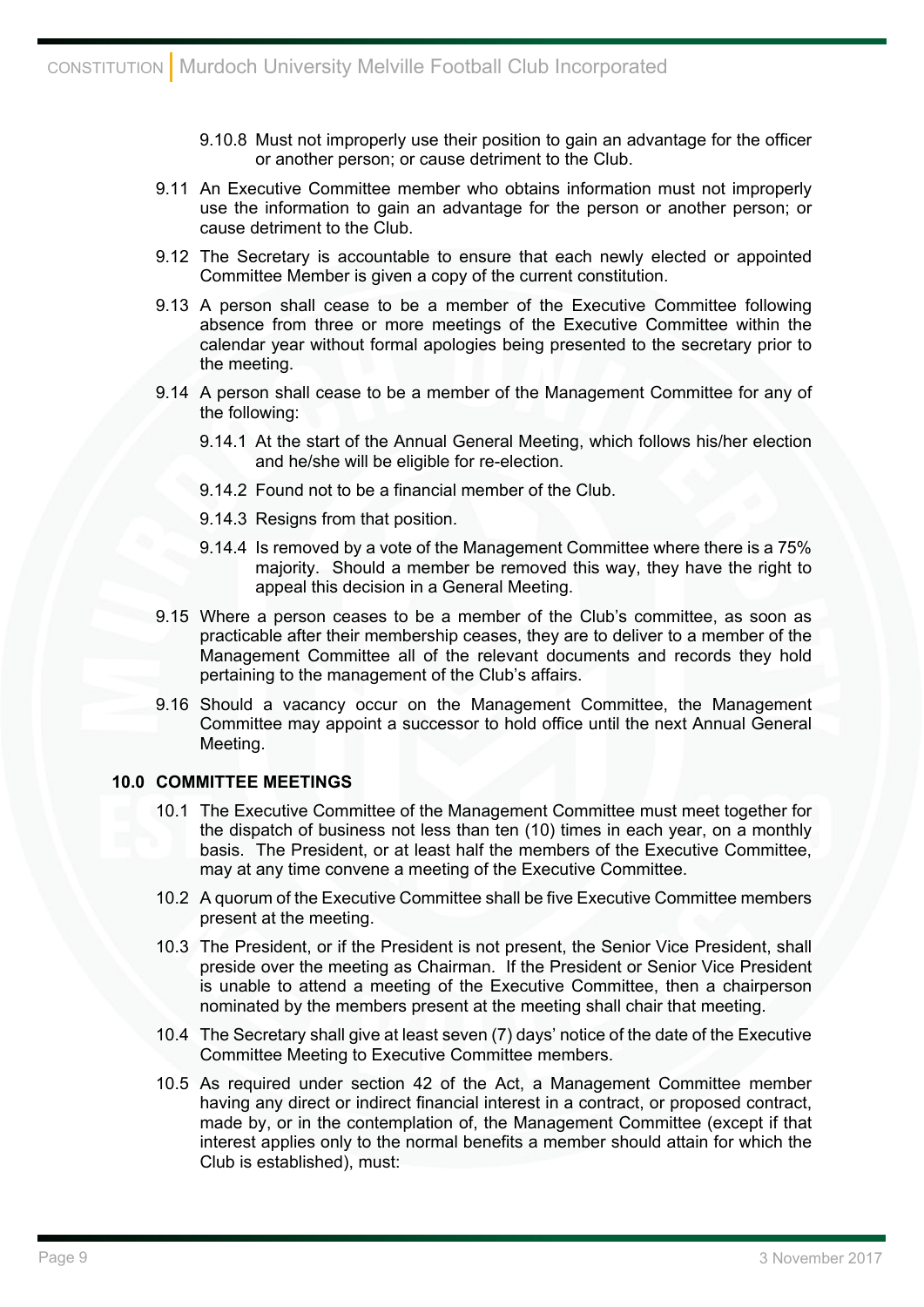- 10.5.1 As soon as he or she becomes aware of that interest, disclose the nature and extent of his or her interest to the Management Committee;
- 10.5.2 Disclose the nature and extent of the interest at the next general meeting of the association; and
- 10.5.3 Not take part in any deliberations or decision of the Management Committee with respect to that contract.
- 10.6 Item 10.5.1 does not apply with respect to a financial interest that exists only by virtue of the fact that the member of the Committee is an employee of the Club.
- 10.7 The Secretary must cause every disclosure made under item 10.5.1 by a member of the Management Committee to be recorded in the minutes of the meeting of the Management Committee at which it is made.
- 10.8 The minutes must record the following:
	- 10.8.1 The names of the committee members present at the meeting;
	- 10.8.2 The name of any person attending the meeting under rule 10.9;
	- 10.8.3 The business considered at the meeting;
	- 10.8.4 Any motion on which a vote is taken at the meeting and the result of the vote.
- 10.9 A member or other person who is not a committee member may attend a committee meeting if invited to do so by the committee.
- 10.10 A person invited under subrule 10.9 to attend a committee meeting:
	- 10.10.1 Has no right to any agenda, minutes or other document circulated at the meeting; and
	- 10.10.2 Must not comment about any matter discussed at the meeting unless invited by the committee to do so; and
	- 10.10.3 Cannot vote on any matter that is to be decided at the meeting.

#### **11.0 POWERS OF THE MANAGEMENT COMMITTEE**

The Management Committee shall carry out the day-to-day running of the Club and shall have the following powers and duties:

- 11.1 The duty to pursue actively the objects of the Club.
- 11.2 Administer the finances, appoint bankers, and direct the opening of banking accounts for specific purposes and to transfer funds from one account to another, and to close any such account.
- 11.3 Fix the manner in which such banking accounts shall be operated upon.
- 11.4 Adjudicate on all matters brought before it, which in any way affect the Club.
- 11.5 Cause minutes to be made of all proceedings at meetings of the Executive Committee and General Meetings of members.
- 11.6 Employ a person or persons to carry out certain duties required by the Club, at salaries or remunerations for such period of time, as may be deemed necessary.
- 11.7 Appoint officers or agents of the Management Committee to have custody of the club's records, documents and securities.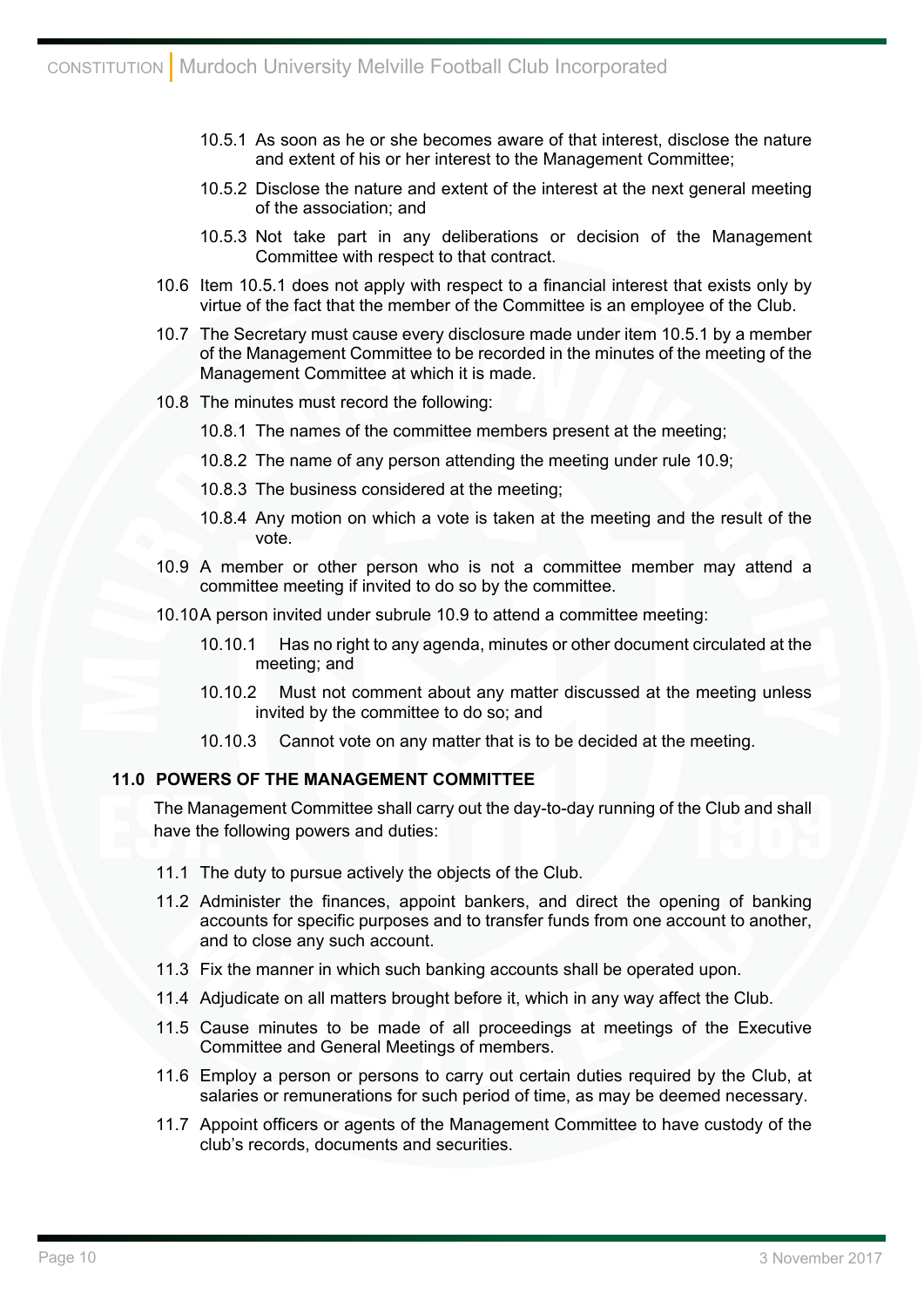- 11.8 The power to delegate routine matters or any specified duty to any member of the Management Committee or to any employee of the Club provided the Management Committee shall be accountable for the acts of any such delegate, except where that delegate is guilty of fraud or gross negligence, in so far as is consistent with the law relating to volunteers, employees and associated liabilities.
- 11.9 The power to appoint from its members sub-committees other than official subcommittees for any purpose that the Management Committee may think fit provided that the committee shall be accountable for the acts of any such subcommittees.
- 11.10 The power to determine what persons, if any, who are not members of the Club shall be allowed to use the Club's premises or any part or parts thereof and during what time or times and subject to and under what conditions.
- 11.11 Print and publish any information by any media including newsletters, newspapers, articles, leaflets or electronic media for promotion of the Club.
- 11.12 Effect and maintain insurance as is necessary for the proper protection of the Club, the members and any member of the Management Committee.
- 11.13 Determine and enact the grievance policy for the club.

# **12.0 AUDITOR**

- 12.1 The Management Committee shall elect or appoint an Auditor or Auditors prior to the Annual General Meeting.
- 12.2 The Auditor/s shall examine and audit all the books and accounts of the Club annually, and have the power to call for all books, papers, accounts, receipts etc., of the Club and report thereon to the Executive Committee by the end of the calendar year.

## **13.0 GENERAL MEETINGS**

- 13.1 Annual General Meeting
	- 13.1.1 The Annual General Meeting of the Club must be held within four months after the end of the club's financial year.
	- 13.1.2 The Secretary shall give at least fourteen (14) days' notice of the date of the Annual General Meeting to all members. The manner of this notice will be via email to the official registered email address of each member.
	- 13.1.3 All financial members may attend the Annual General Meeting.
	- 13.1.4 The quorum at the Annual General Meeting shall be five members. If, at the end of 30 minutes after the time appointed in the notice for the opening of the Meeting, there is no quorum the meeting shall stand adjourned for one week. If at that following meeting there is no quorum, those members present shall be competent to discharge the business of the meeting.
	- 13.1.5 The agenda for an Annual General Meeting shall be:
		- Opening of Meeting
		- **Apologies**
		- Confirmation of Minutes of previous Annual General Meeting
		- Presentation of Annual Report by the President
		- Adoption of Annual Report
		- Presentation of Treasurer's statement including Auditor Report
		- Election of New Management Committee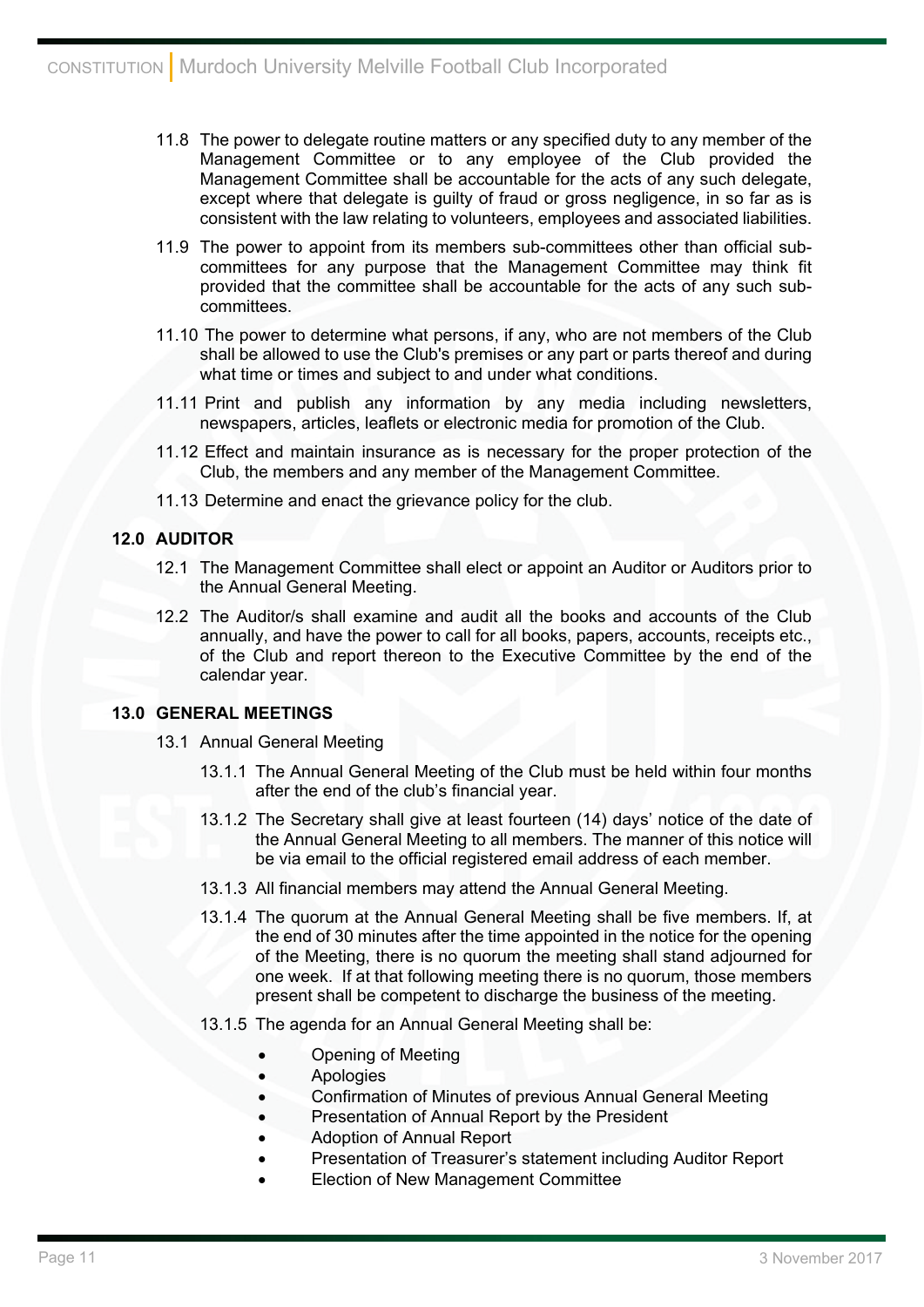- Vote of thanks to outgoing Management Committee
- Notice/s of Motion
- Urgent general business
- Closure
- 13.1.6 Those vacating a committee position and who are not re-elected are deemed to vacate that position at the end of the Annual General Meeting.
- 13.1.7 Members expecting to vacate a role should make their intention clear at least four weeks prior to the AGM so a replacement can be found. Members wishing to take a role on the Executive Committee must nominate their intention in writing with not less than one week's notice, but ideally with four weeks' notice prior to the AGM, , along with a statement of support from another member in support of the nomination.
- 13.1.8 If there is no nomination for a position, the President may call for nominations from the eligible members at the meeting.
- 13.1.9 If only one member has nominated for a position, the President must declare the Member elected to the position.
- 13.1.10 If more than one member has nominated for a position, the ordinary members at the meeting must vote in accordance with the Voting rules in section 14.0 to decide who is to be elected to the position.
- 13.2 General Meetings
	- 13.2.1 General Meetings may be called by members of the Management Committee or at the request of the President and Secretary or on the written request of not fewer than five percent of the members of the club.
	- 13.2.2 The Secretary shall give at least seven (7) days' notice of the date of the General Meeting to all members. The manner of this notice will be via email to the official registered email address of each member. Notice of General Meetings shall set out clearly the business for which the meeting has been called and include a proxy vote form. No other business shall be dealt with at that General Meeting.
	- 13.2.3 The quorum at the General Meeting shall be five Club members.

# **14.0 VOTING**

- 14.1 Unless otherwise stipulated, resolutions will be decided by a simple majority of votes of eligible members.
- 14.2 Voting powers at the Annual General Meeting and General Meetings
	- 14.2.1 The President shall be entitled to a single vote and, in the event of a tied vote the President shall exercise an additional casting vote.
	- 14.2.2 Subject to item 14.2.1, each individual financial member present or via proxy other than junior members shall have one (1) vote.
	- 14.2.3 Proxy votes shall be submitted in writing and presented by a member of the committee at the meeting.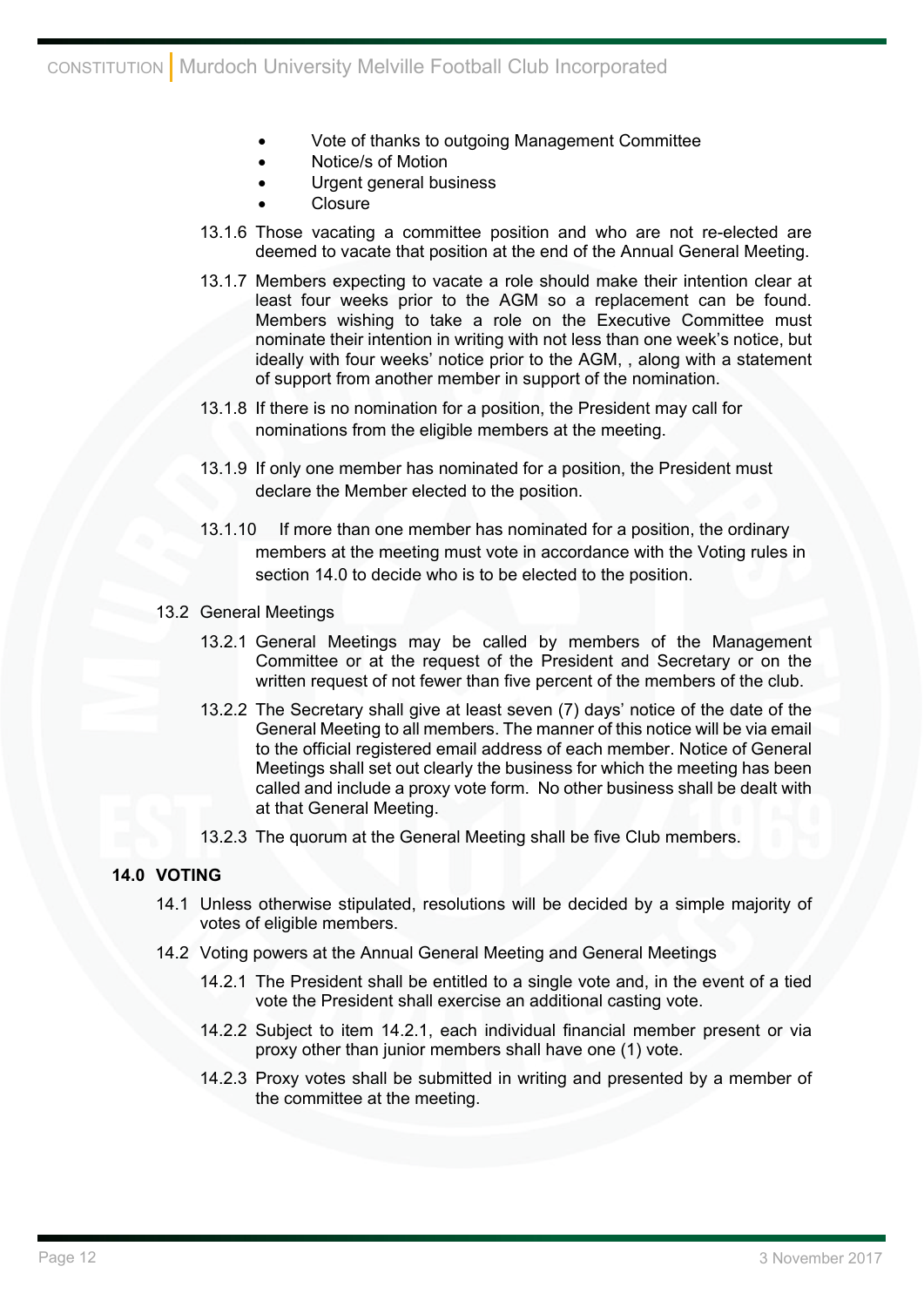#### 14.3 Voting powers at Management Committee Meetings

- 14.3.1 The President shall be entitled to a single vote, and, in the event of a tied vote the President shall exercise an additional casting vote.
- 14.3.2 Subject to 14.3.1, each individual committee member present or via proxy shall have one (1) vote.
- 14.3.3 Proxy votes shall be submitted in writing and presented by a member of the Management Committee at the meeting.

#### **15.0 FINANCE**

- 15.1 All funds of the Club shall be deposited into the Club's account(s) at such bank(s) or recognised financial institution(s) as the Management Committee may determine.
- 15.2 All accounts due by the Club shall be paid after having being passed for payment at the Executive Committee Meeting unless immediate payment is necessary, in which case account/s shall be paid and the action endorsed at the next Executive Committee Meeting. These immediate payments are only to be made for fees due to the sport's governing body of the day, or up to a maximum limit as agreed by the Executive Committee set at the start of each committee year.
- 15.3 The Treasurer shall not spend more than an amount determined by the Management Committee by way of Petty Cash without the consent of the Management Committee, and shall keep a record of such expenditure in a Petty Cash Book or an equivalent computer system as used by the club.
- 15.4 The Treasurer shall retain safe custody of books, accounting records and documents of a financial nature.
- 15.5 The Treasurer shall table a report showing the financial position of the Club no less frequently than at each second Management Committee Meeting during the season, and quarterly during the off-season. This report is to include income, expenditure (including petty cash payments), assets, liabilities and annual financial projections.
- 15.6 A statement of Income and Expenditure, Assets and Liabilities shall be submitted to the Annual General Meeting. The auditor's report shall be attached to this financial report.
- 15.7 The financial year of the Club shall commence on 1st November each year and end on 31st October the following year.
- 15.8 The accounts, books and all financial records of the Club shall be audited each year by an independent auditor so appointed by the Executive Committee.
- 15.9 The Treasurer must provide any assistance required by an auditor or reviewer conducting an audit or review of the Club's financial statements or financial reports.
- 15.10 The signatories to the Club's account(s) will be the Treasurer and three (3) nominated members who are the President, Senior Vice President, Secretary, Registrar or Club Administration Manager. The nomination is to be made at the first meeting of a new committee. Payment transactions will require a minimum of two signatories.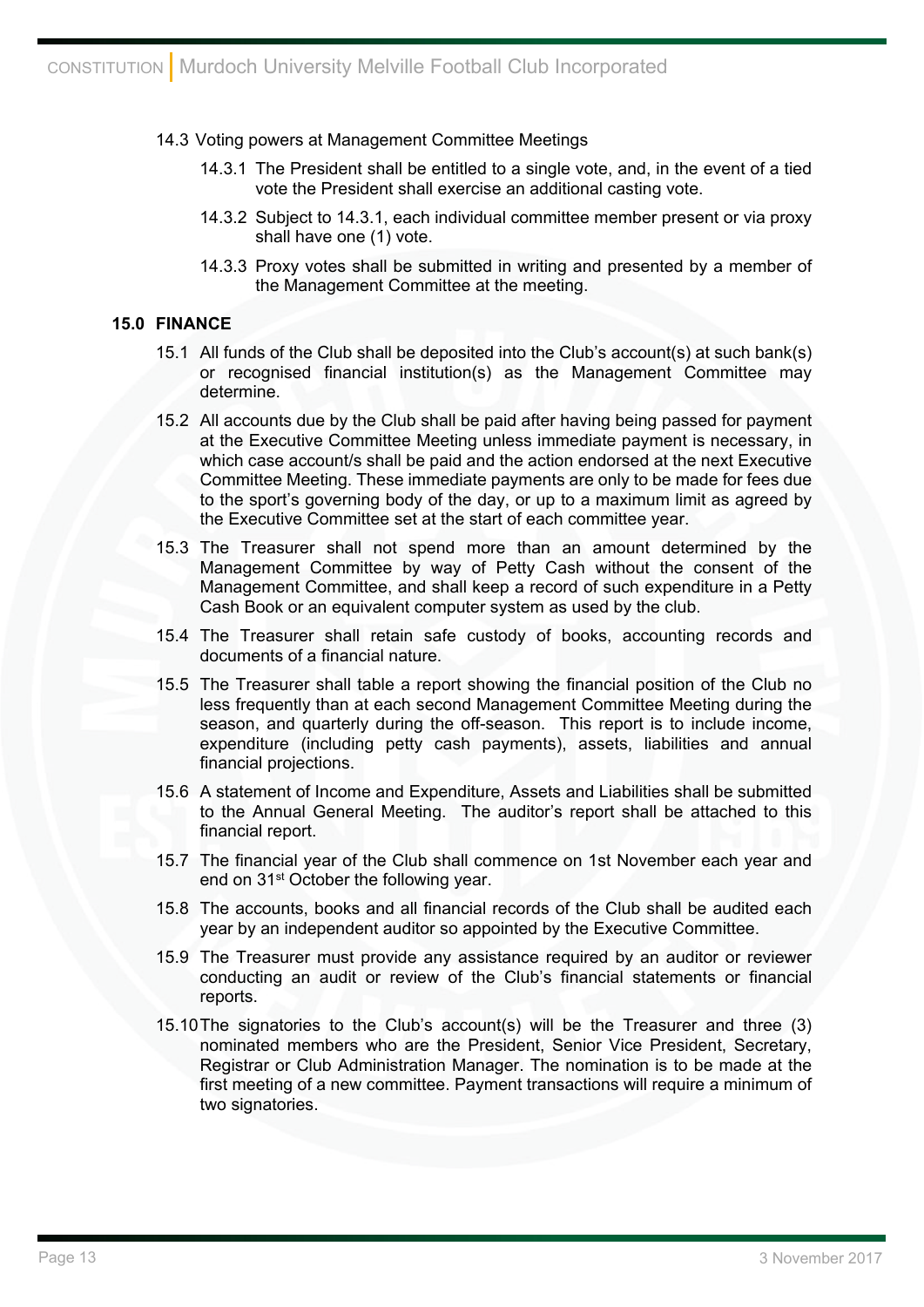## **16.0 PAYMENTS TO COMMITTEE MEMBERS**

A committee member is entitled to be paid out of the funds of the Club for any out-ofpocket expenses including travel and accommodation properly incurred:

- 16.1 in attending a committee meeting or
- 16.2 in attending a General Meeting; or
- 16.3 otherwise in connection with the Club's business.

Any other payment to a committee member must be ratified as a by-law of the Club.

## **17.0 SUPPLY OF LIQUOR**

- 17.1 The Club shall appoint and maintain an Approved Manager for the purposes of observing liquor licensing requirements and regulations.
- 17.2 No liquor shall be sold or supplied for consumption elsewhere than on the club premises unless such liquor is removed from the licensed premises by or on the instructions of the member purchasing the liquor.
- 17.3 No payment or part payment to any secretary, treasurer, manager or other officer or servant of the club shall be made by way of commission or allowance from or upon the receipts of the club for liquor.
- 17.4 No liquor shall be sold or supplied to any juvenile (i.e. any person under the age of 18).
- 17.5 No stranger shall be permitted to use the club premises and no member or other person shall admit any stranger to use the club premises.
- 17.6 Members may introduce guests to the club at any time provided that:
	- 17.6.1 No member may introduce more than five (5) guests to the club at any one time.
	- 17.6.2 A guest shall not be supplied with liquor in the club premises except on the invitation and in the company of that member.
	- 17.6.3 A guest shall be supplied with liquor to be consumed on the club premises only.
	- 17.6.4 The member introducing the guest shall be responsible for the proper conduct of that guest whilst on the club premises.
	- 17.6.5 A member may, at their expense, and with the approval of the club committee, supply liquor to guests, without limitation as to number, at a function held by or on behalf of that member, at the club premises.
- 17.7 Any person who has been refused membership of the club or who is under suspension or expulsion from the club, shall not be admitted as a guest of any member of the club.

## **18.0 EXECUTING DOCUMENTS**

The Club may execute a document without using a common seal if the document is signed by:

- 18.1 Two committee members; or
- 18.2 One committee member and a person authorised by the committee.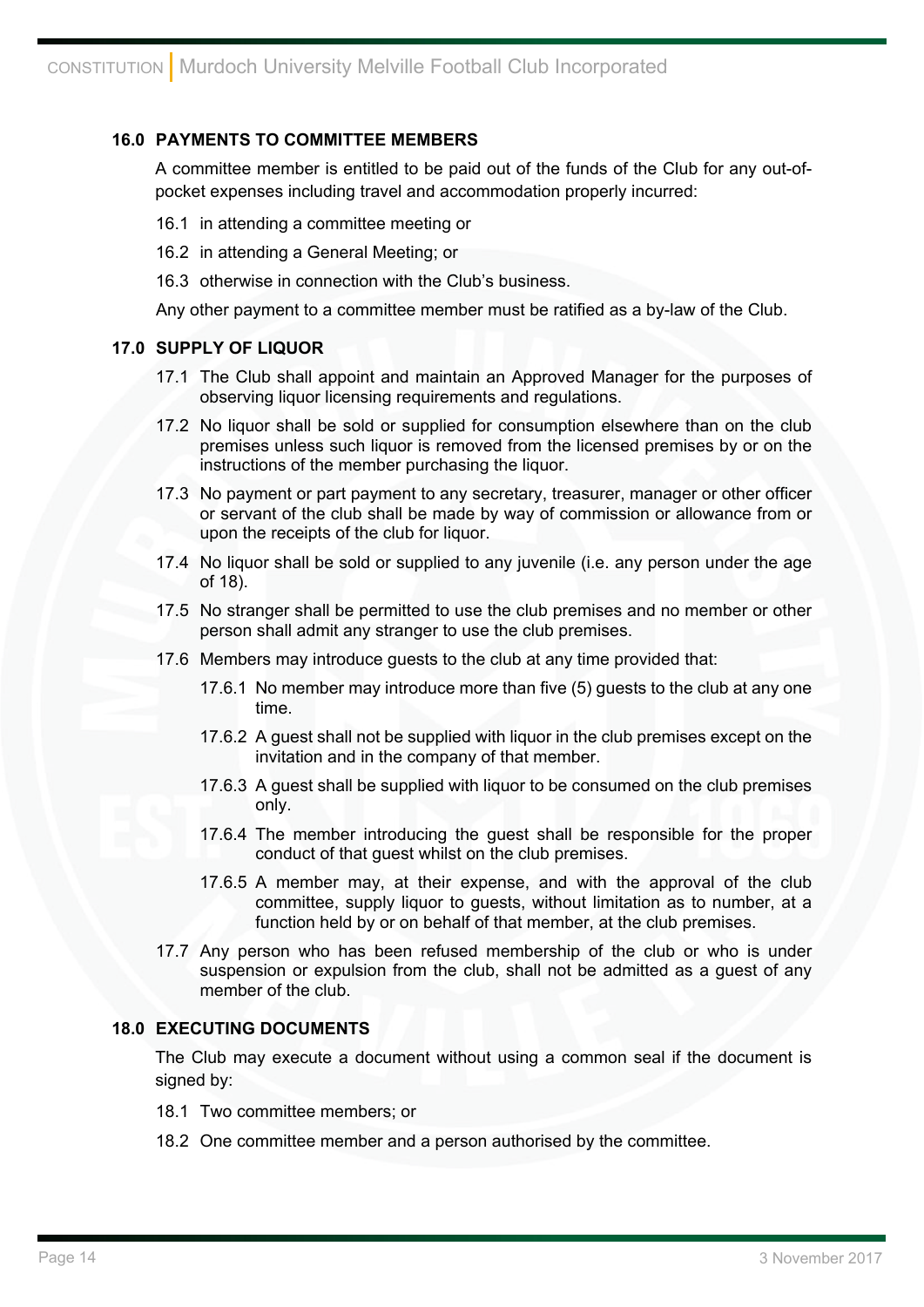## **19.0 GRIEVANCES AND DISPUTES**

Grievances between members, or between one or more members and the Club are to be dealt with by the separate Club's Grievance Policy and Procedure. For the purposes of compliance to the Associations Act, key elements in this policy are included here:

- 19.1 Should issues arise, in the first instance they should be taken up with the individual immediately responsible for the area of concern. Some examples:
	- 19.1.1 A player or parent should approach a team manager or coach
	- 19.1.2 A team manager or coach should approach the age coordinator
	- 19.1.3 The age coordinator should approach the VP for the playing category or the Director of Coaching
	- 19.1.4 The VP should approach the President
- 19.2 This gives the opportunity for the complaint or grievance to be resolved between parties without intervention from the Club representatives on an official basis. For instance, issues related specifically to decisions around coaching philosophy, decision making, and style most often can be answered by speaking directly with the coach.
- 19.3 Issues should be raised in a 1:1 discussion or via email. The person to whom the issue is raised is entitled to request a formal written outline of the issue if they are not comfortable with a discussion.
- 19.4 Players or parents should not approach coaches to voice complaints or displeasure with coaching actions or decisions either during or immediately following any game or practice. A period of 24 hours should pass after the game or practice in question.
- 19.5 If an issue is initially raised to an individual above the level of immediate concern where there has been no prior discussion, the higher level recipient of the grievance should direct the complainant back to the individual at the level of immediate concern. This is to apply unless there are extenuating circumstances.
- 19.6 At any time during the discussion, the individual to whom the complaint has been raised can invite the complainant to escalate the issue to the next highest level for a discussion and mediation, should the complainant not be happy with the handling of the issue.
- 19.7 At any time, a committee member may take the grievance or complaint to the committee for a confidential discussion about the issue.
- 19.8 The key principles after escalation to committee level are:
	- 19.8.1 Confidentiality: Only the people directly involved in the grievance or complaint, and the Club committee if escalated to that level, can have access to the information relevant to that complaint.
	- 19.8.2 Impartiality: All sides get the chance to tell their side of the story. No assumptions will be made or any action taken until all relevant information has been collected and considered.
	- 19.8.3 Free of repercussion or victimisation: The Committee will take all necessary steps to ensure the parties involved in a grievance or complaint are not victimised in lodging or assisting with information concerning a grievance or complaint. Disciplinary action should be expected where victimisation or repercussion is sought against people involved in a grievance or complaint handling issue.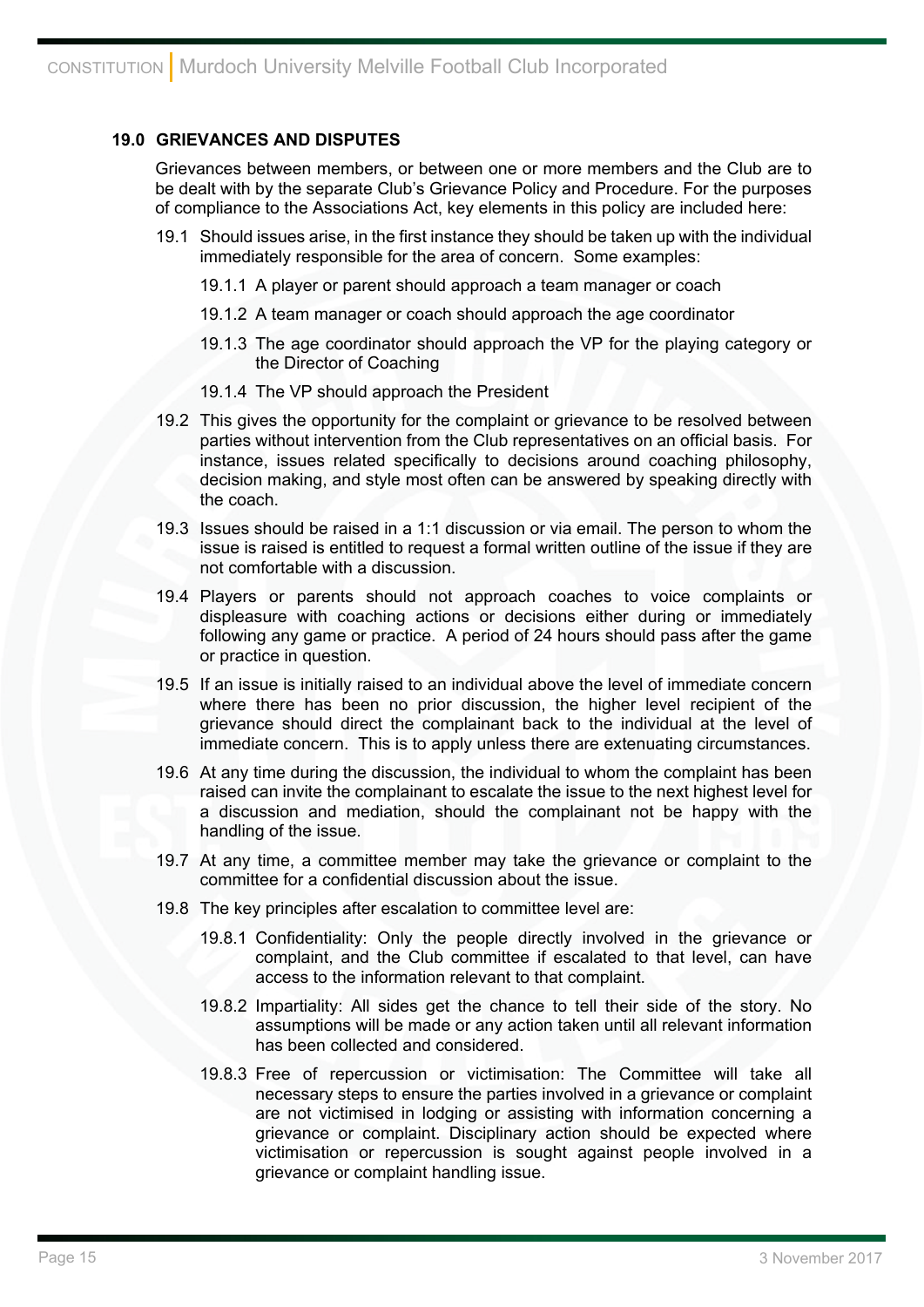- 19.8.4 Vexatious or Malicious Complaints: Discipline should be expected if it is discovered that a party used this process against a person where the facts given were found to be deliberately untrue.
- 19.8.5 Sensitivity: All grievances and complaints will be dealt with appropriately which means with seriousness and sensitivity.
- 19.8.6 Timely: It is the objective of the Club to deal with any grievance or complaint as quickly as possible.

## **20.0 ALTERATIONS TO THE CONSTITUTION**

- 20.1 No alteration, repeal or addition shall be made to the Constitution except at the Annual General Meeting, or a General Meeting called for that purpose and notice of all motions to alter, repeal or add to the Constitution shall be given to members fourteen (14) days prior to the Annual General Meeting, or seven (7) days prior to a General Meeting called for that purpose.
- 20.2 The Secretary shall forward such notices of motion to each Management Committee member at least fourteen (14) days prior to the Annual General Meeting or seven (7) days prior to a General Meeting.
- 20.3 The manner of the notices referenced in 20.1 and 20.2 will be via email to the official registered email address of each member.
- 20.4 Such motions, or any part thereof, shall be of no effect unless passed by a seventy five percent (75%) majority (Special Resolution) of those present and entitled to a vote (including Proxy Votes) at the Annual General Meeting or General Meeting, as the case may be.
- 20.5 As soon as is practicable after the making any proposal for a change to the Constitution or Rules of the Club, the Secretary shall provide to the Director of Liquor Licensing, certified particulars of the change proposed. No effect will be given to the change without the prior approval of the Director.

# **21.0 DISSOLUTION**

If, on the cancellation of the incorporation or winding up of the Club, any surplus property of the Club that remains after satisfaction of the debts and liabilities of the Club and the costs, charges and expenses of that winding up, that surplus property shall be distributed to another incorporated association as determined by special resolution by reference to the organisations mentioned in section 24(1) of the Act. That association is to have objects similar to those of the Club and the choice of association shall be determined by resolution of the Club members.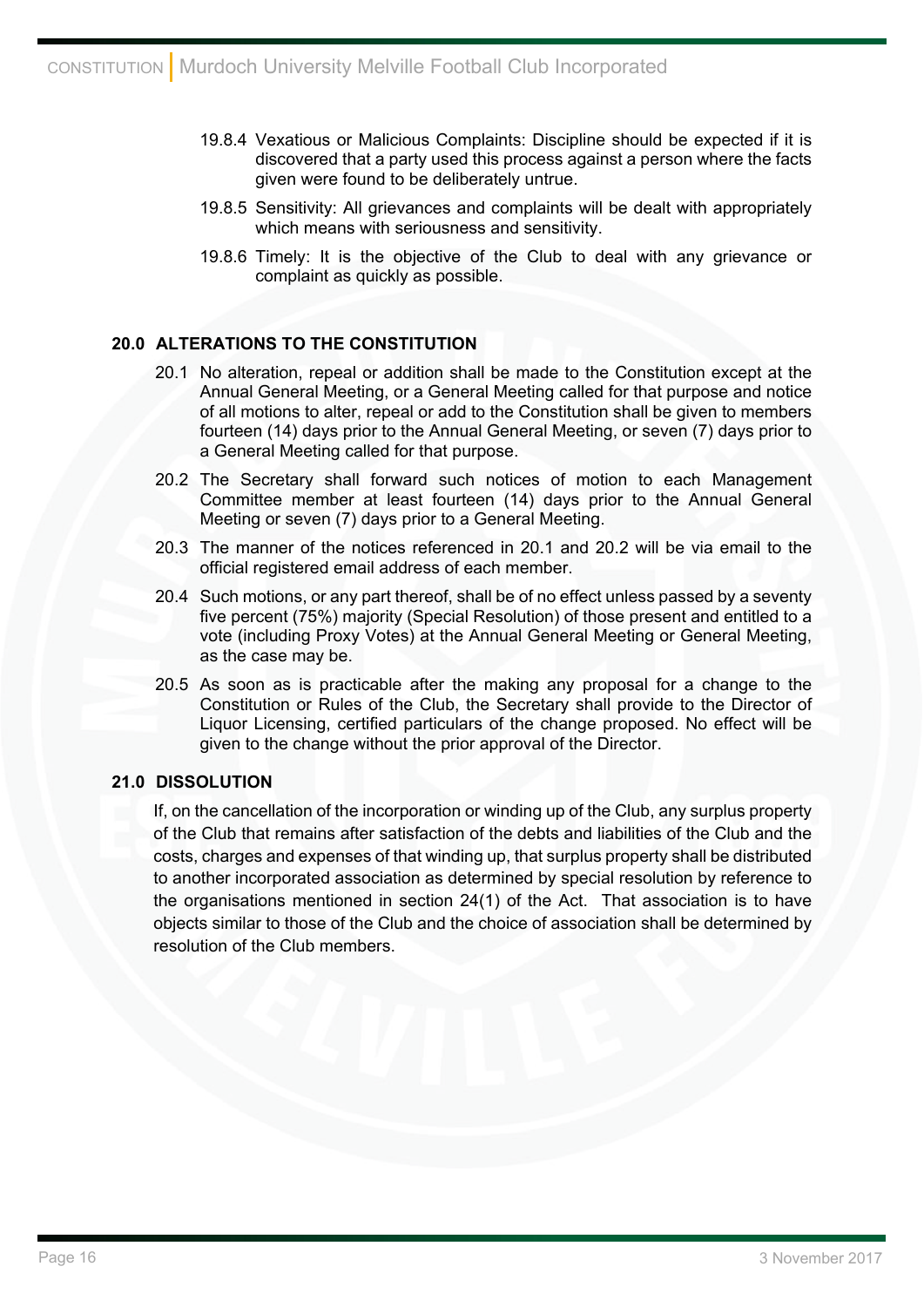# **Attachment 1 – Committee Job Role Overviews**

These high level role overviews provide general guidance on each role. The Club administration manager will record the specific role descriptions in effect during any one committee year.

# **President**

The President of the Club must oversee the running of the Club by ensuring there is an effective Management Committee in place to enact the constitution, including the objects, mission and purpose of the club. The President is to set the strategic direction of the Club in terms of its development, and put tactical steps in place to achieve this.

## **Specific Duties:**

- Implements clubs policies and procedures
- Prepares 5 year plan for the Club
- Approves budgets for Vice Presidents
- Liaises with Vice Presidents to ensure Club policies are being adhered to
- Chairs disciplinary committee
- Liaises with City of Melville
- Liaises with Football West on Club policies and related Club management matters
- Chairs monthly executive committee meetings
- Approves Minutes from Monthly meetings
- Oversees general running of the Club and monitors progress
- Appoints Committee Members and staff
- Adjudicates over any disputes or when Committee sessions are in deadlock the President would take the deciding vote
- Negotiates contract terms with Professional coaches, Suppliers, Photographers etc

## **Senior Vice-President**

Will deputise in the President's absence on all matters and duties so specified for the President.

## **Treasurer**

The role of the Treasurer is to ensure decisions are taken to maintain financial stability of MUMFC.

## **Specific Duties:**

- Member of Executive Committee
- Management of all Club financial transactions
- Prepares Club accounts using proprietary software such as MYOB
- Prepares budgets in advance for committee approval
- Reconciles income and expenditure from all Club financial transactions
- Prepares quarterly and final statements of account for executive committee
- Prepares monthly statement of income and expenditure from main income streams: bar, shop, and canteen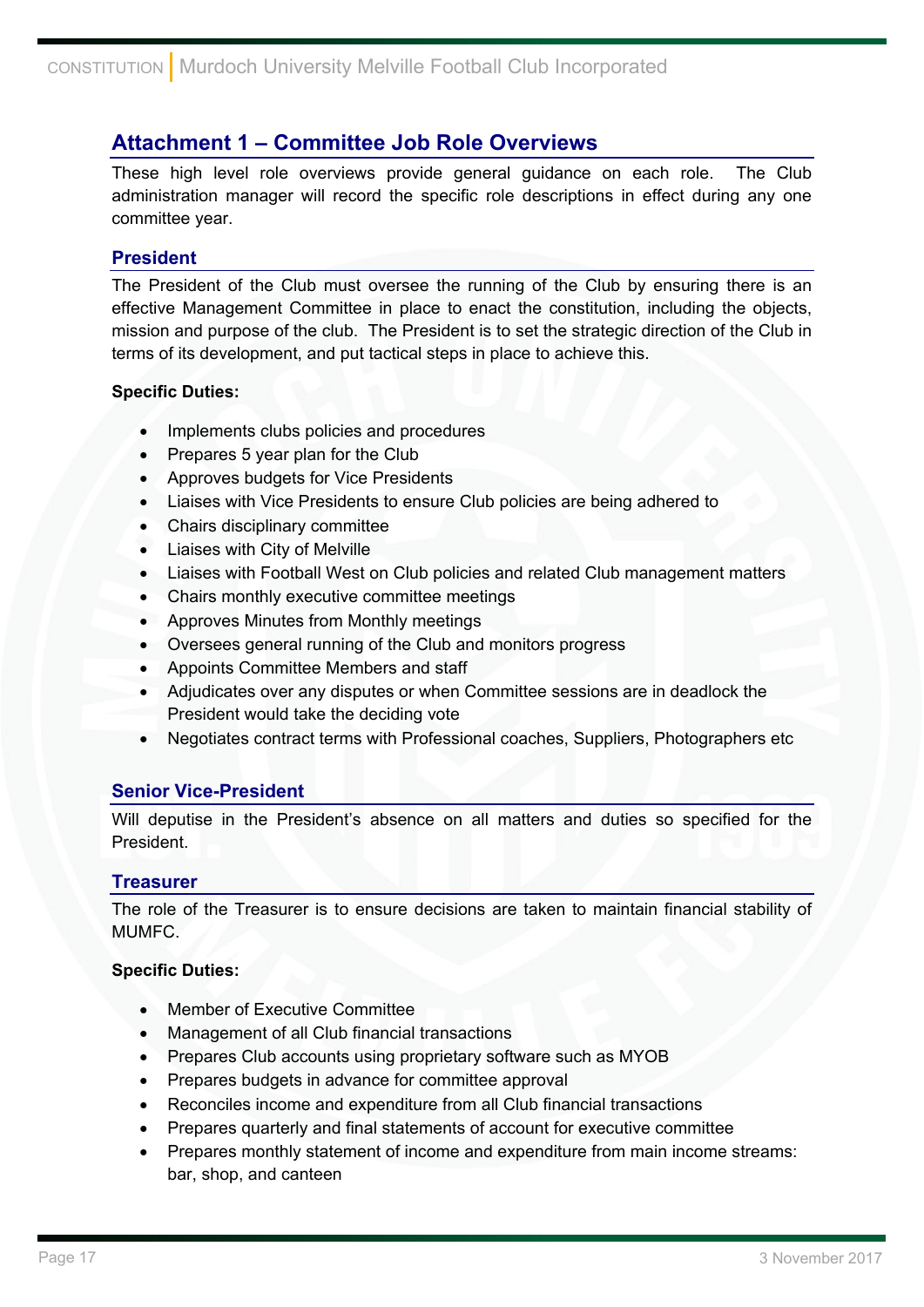- Pays Club "staff" coaches, lines marker, shop, bar
- Receipt payments from sponsors
- Responsible for timely payment of Football West and council accounts
- Handles petty cash
- Handles reimbursement of committee member expenses
- Approves all expenditure over an agreed limit
- Banks cash from Registrations

## **Reports to**

President

# **Secretary**

The role of the Secretary is to assist the President in the running of the Club and to keep him/her informed of related activities within the club.

# **Specific Duties:**

- Member of Executive Committee
- Responsible for picking up post from Club PO Box and distributing
- Point of contact for Football West circulars
- Responsible for prompt preparation/distribution of full and accurate minutes from monthly meetings
- Responsible for producing minutes from prior meetings for review at next meeting
- Consulting with the President regarding the business to be conducted at each committee meeting and general meeting.
- Responsible for distribution of Football West/Club circulars to Vice Presidents/Age Group Co-coordinators
- Accountable to ensure that each newly elected or appointed Committee Member is given a copy of the current constitution
- Accountable to inform appropriate advance notice of all Club meetings, i.e.:
	- At least seven (7) days' notice of the date of the Executive Committee Meeting to Executive Committee members. (See section 10.4 on page 9).
	- At least fourteen (14) days' notice of the date of the Annual General Meeting to all Club members. (See section 13.1 on page 11).
	- At least seven (7) days' notice of the date of any General Meeting to all Club members. (See section 13.2 on page 12).
- Custodian and record holder of books and any securities of the Club of a nonfinancial nature, including but not limited to: Sponsors, Constitution, Minutes and Annual Reports
- Arranges trophies and manages the Club trophy process, unless a specific coordinator is appointed

# **Reports to**

President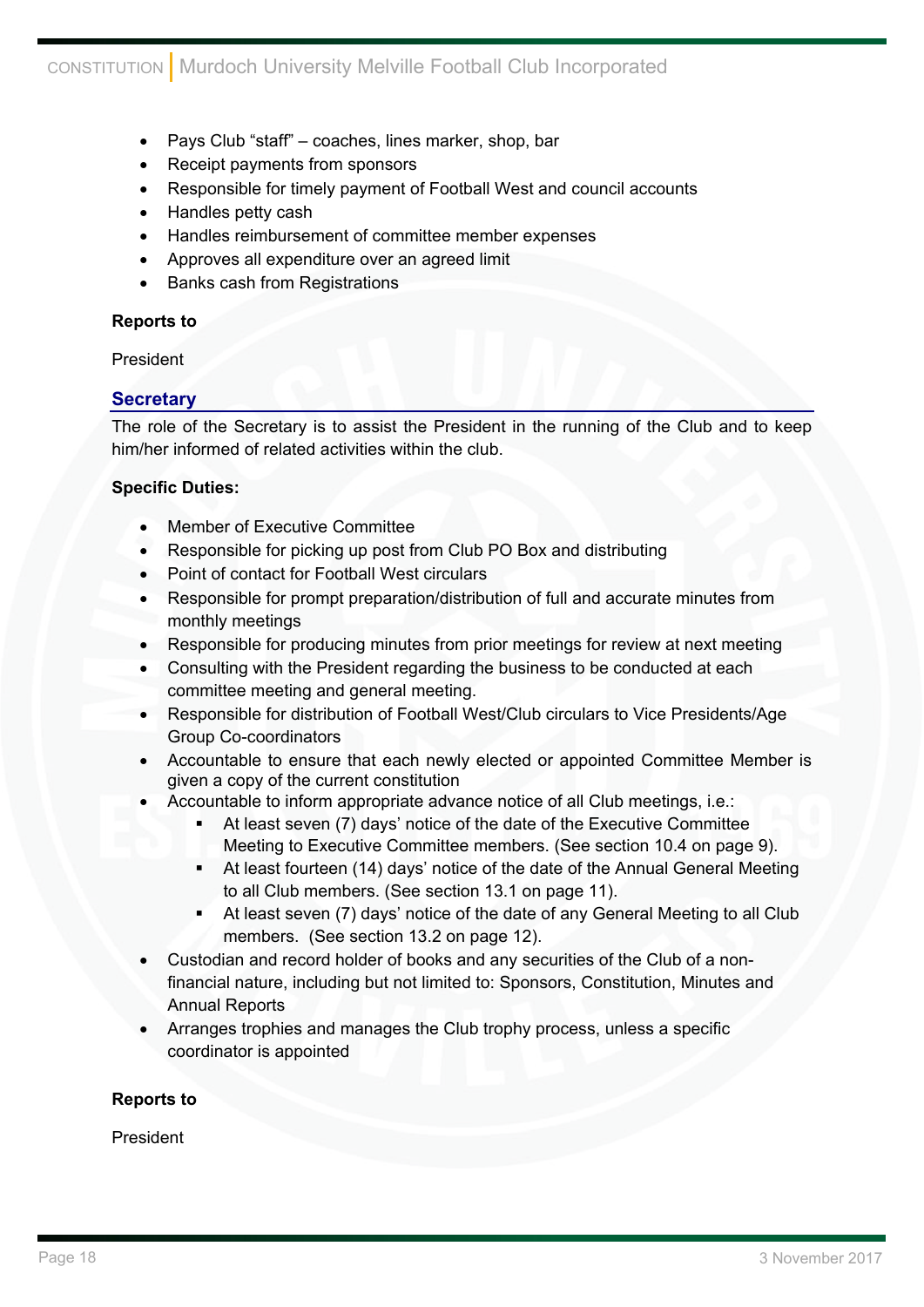# **Administration Manager**

The Administration Manager role is to ensure the smooth running of the business areas within the Club.

# **Specific Duties:**

- Select and recruit the subordinate roles as defined in the Club Hierarchy
- Attend monthly Club Management Committee meetings, or send a representative from the direct subordinate roles to attend on his/her behalf
- Keeping the Club President and other Committee Members informed of progress in relevant matters on a regular basis
- Liaise with Competition VPs about their requirements
- Guide subordinates to create and maintain documentation pertinent to their specific part of the administration function
- Ensure that managers of revenue generating functions are creating profitable business plans, whilst meeting the needs and objectives of the club
- Develop other systems and documentation that will aid the committee
- Advertise the MUMFC to schools in order to boost the intake for the coming season to coincide with registration and grading events
- Works with canteen coordinator to prepare rosters for Canteen Volunteers from each team (if not outsourced)

# **Reports to**

President

# **Vice-President Roles (multiple roles per playing area of the club)**

# **Role Areas of Accountability:**

- **1 Women**
- **2 Girls**
- **3 Juniors (10-12)**
- **4 Youth (13-18)**
- **5 Academy Program**
- **6 Men's State League**
- **7 Men's Social, Amateur and Masters**
- **8 Rooball**

These roles are the primary link between the administration and the competitions aspects of the Club.

## **Specific Duties:**

- Member of the Executive Committee
- Prepares 2-5 year plan for their group
- Appoints Age Group Co-coordinators, team coaches and Registration Assistant for group
- Assists Age Coordinators with grading and team lists
- Approves/Rejects registrations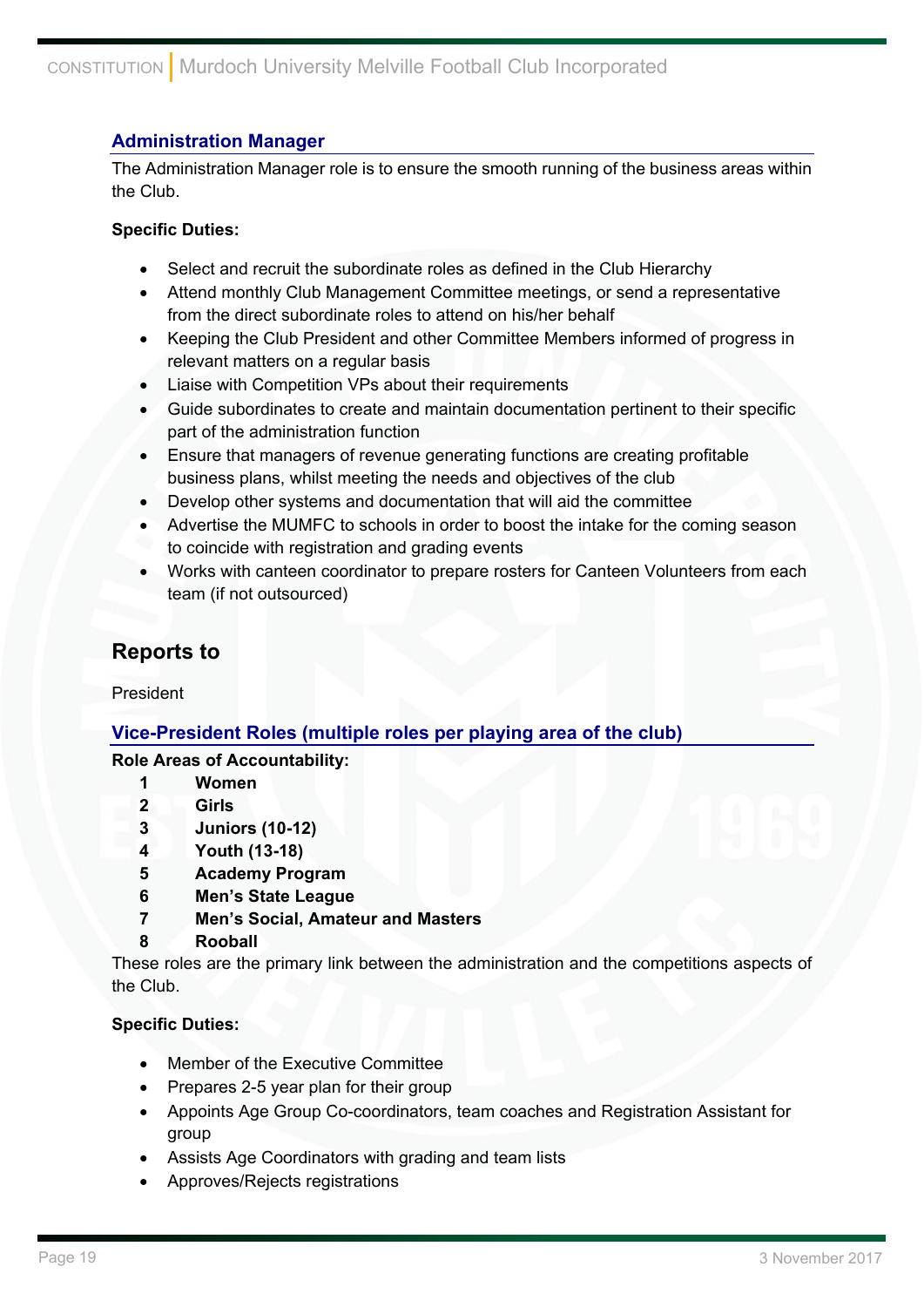- Liaises with Football West representative
- Organises professional coaching support in consultation with Age Group **Coordinators**
- Chairs Sub Committee meetings with Age Coordinators and managers or representatives of their group
- Directs Age Coordinators to cooperate with uniform and equipment coordinators
- Responsible for allocated budget
- Identifies talent for specialist skills Programs
- Identifies talent for State Programs
- Identifies talent from within the Club and other local teams
- Liaise with other clubs to promote the Club interests
- Controls training areas on training nights in conjunction with Grounds and Fixtures coordinators
- Specifically VP Junior Boys to interlock with VP Rooball to plan transition from U9 to U10.

## **Reports to**

#### President

# **Registrar**

The Registrar is the primary contact for player registrations and payment. They will train and oversee the duties of the group registrars.

## **Specific Duties:**

- Liaises with Football West on registration policies
- Implements Club registration in line with Football West policies
- Organises registration days advertises in local press etc
- Maintains up-to-date records of member details (personal and financial)
- Prepares Excel list of registered players and issues to each Vice President and **Secretary**
- Liaises with Vice Presidents and/or group registrars to ensure registrations are completed smoothly and on time

## **Reports to**

President

# **Equipment Officer**

The role of the Equipment Officer is to ensure strict control over all assets required for players: goals, nets, flags, training equipment, strips, balls, cones, bibs, Ground Marshall vests, first aid kits.

## **Specific Duties:**

Prepares and maintains inventory of all equipment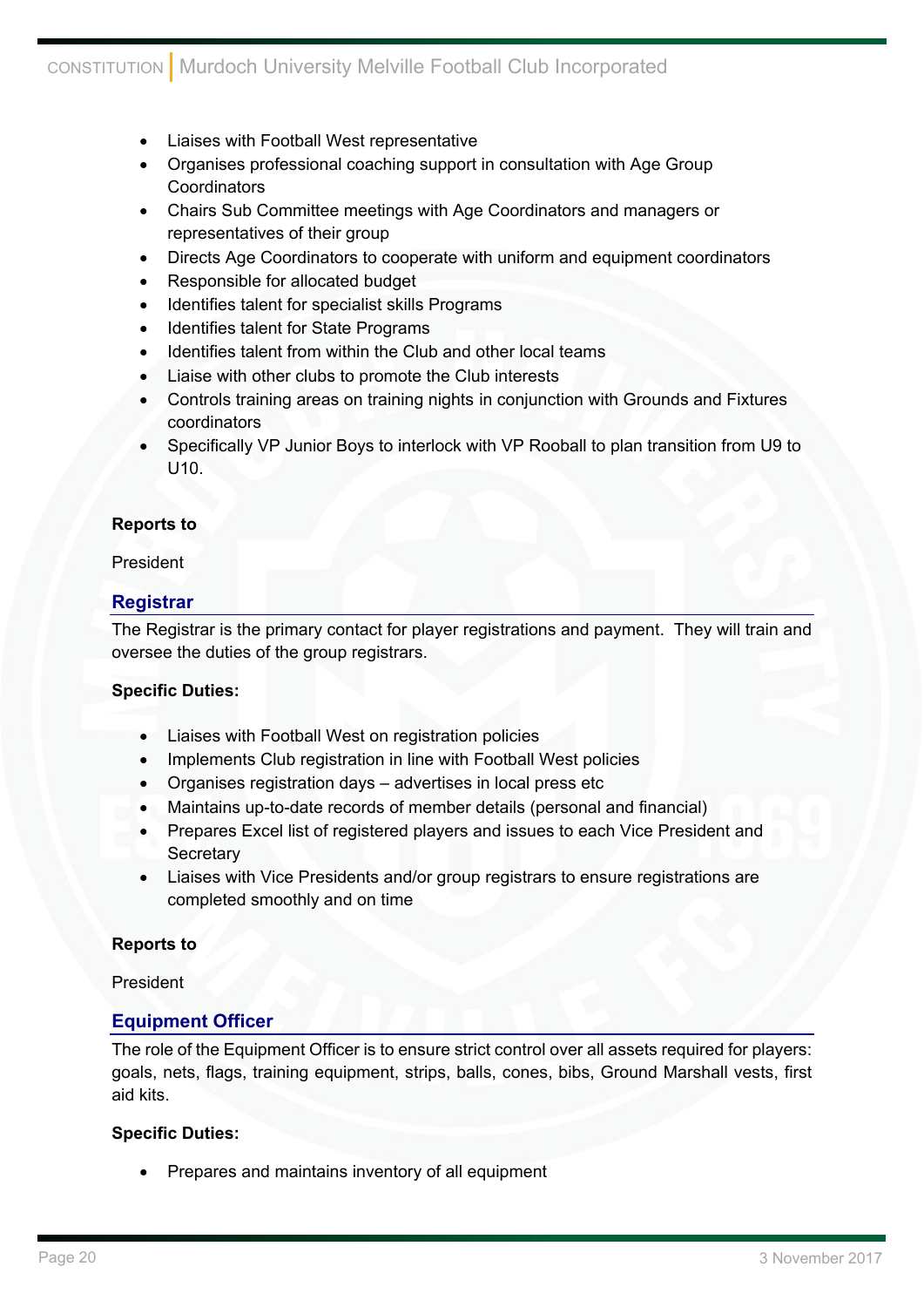- With support from with age coordinators, responsible for recall of all equipment at end of season
- Responsible for sorting, packing and storage of equipment at the end of season
- Prepares new order list in November for forthcoming season
- Orders new equipment with approval from Executive Committee
- Receipts and organises storage of new stock
- Allocates and issues equipment to teams 6 weeks before start of season
- Has allocated budget to purchase "Top up equipment" as required
- Attend Executive Committee meetings as required

# **Reports to**

Administration Manager

# **Fixtures Coordinator**

The role of the Fixtures Coordinator is to ensure the smooth running of grounds and allocation of pitches to matches scheduled by Football West and the club.

# **Specific Duties:**

- Manage pitch allocation for scratch matches, competition matches & training
- Entry of teams into competition
- Liaise with Football West regarding home fixturing
- Liaise with Vice Presidents on requirements for fixtures
- Be a contact point Football West and visiting clubs on fixture related issues
- On a weekly basis, check scheduled fixtures to ensure there are no pitch clashes
- Action any fixture change requests; ie act as a middleman between team coach/manager and Football West
- Prepare fixture list to be attached to fixture board at Len Shearer and Winthrop Reserves each weekend for games that day and published on the club web site
- Collate match cards & enter results
- Reports all fixtures to both canteens at Len Shearer and Winthrop to enable purchases to be taken into account of potential attendance at games to either ground

# **Reports to**

President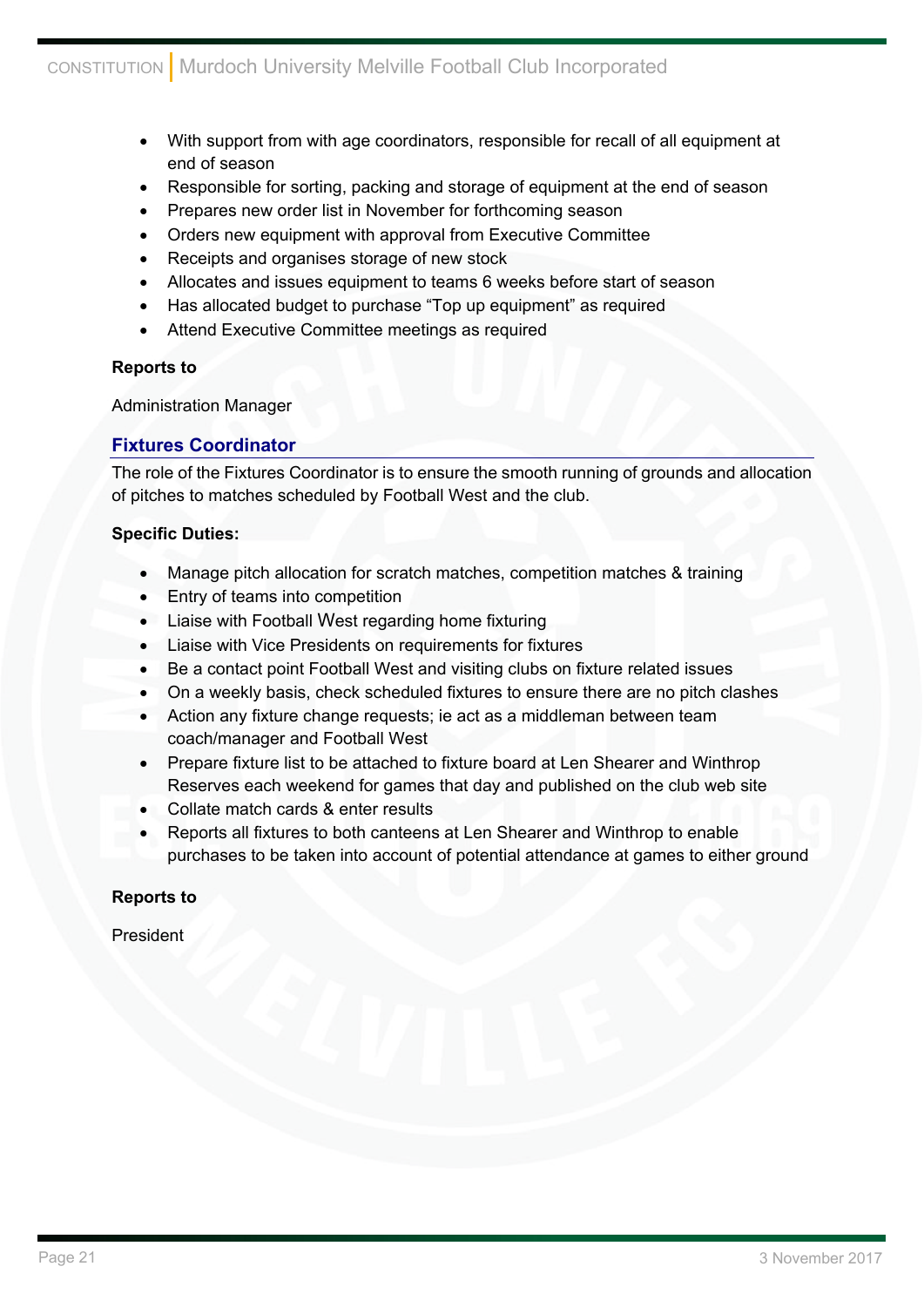# **Grounds Coordinator**

The role of the Grounds Coordinator commences prior to the beginning of the season, and is to ensure that the necessary checks are in place to allow grounds to be used for pre-season training, on-season matches and training to occur nightly.

# **Specific Duties:**

- Liaise with Melville Council & summer sports that are using the grounds. Fill out forms that must go to council.
- Liaise with fixtures coordinator.
- Liaise with contractors for pitch setup & linemarking.
- Ensure pitches are in for the start of season.
- Move equipment to Winthrop (nets/bins, corner and linesman flags)
- Check equipment throughout the season every 4-6 weeks and organise replacements (eg pegs) or repairs.
- Organise a roster for volunteers to open & close on training nights (lights & keys).
- At end of season, ensure all ground-related equipment including keys, nets, flags are quality checked, repaired if necessary, and in storage at Len Shearer (moved from Winthrop).

## **Reports to**

Fixtures Coordinator

# **Canteen Coordinator**

The Canteen Coordinator will ensure the smooth running of the canteen and ensuring that staff and volunteers are given appropriate duties.

## **Specific Duties:**

- To decide how to staff the canteen
- Opens canteen and club house on Saturday/Sunday mornings
- Develops a roster to supply volunteers from all teams
- Orders and Picks up stock
- Ensures canteen is maintained in hygienic state capable of passing statutory inspection
- Club to arrange some training in food preparation/hygiene if required
- Organises float, cashes up till etc

## **Reports to**

Administration Manager

# **Sports Research Officer**

The Sports Research Officer will provide oversight and controls on elements of educational research programs between the Club and Murdoch. This officer will use Club members in the development of programs and innovations with the aim of enhancing sports performance through scientific sports research.